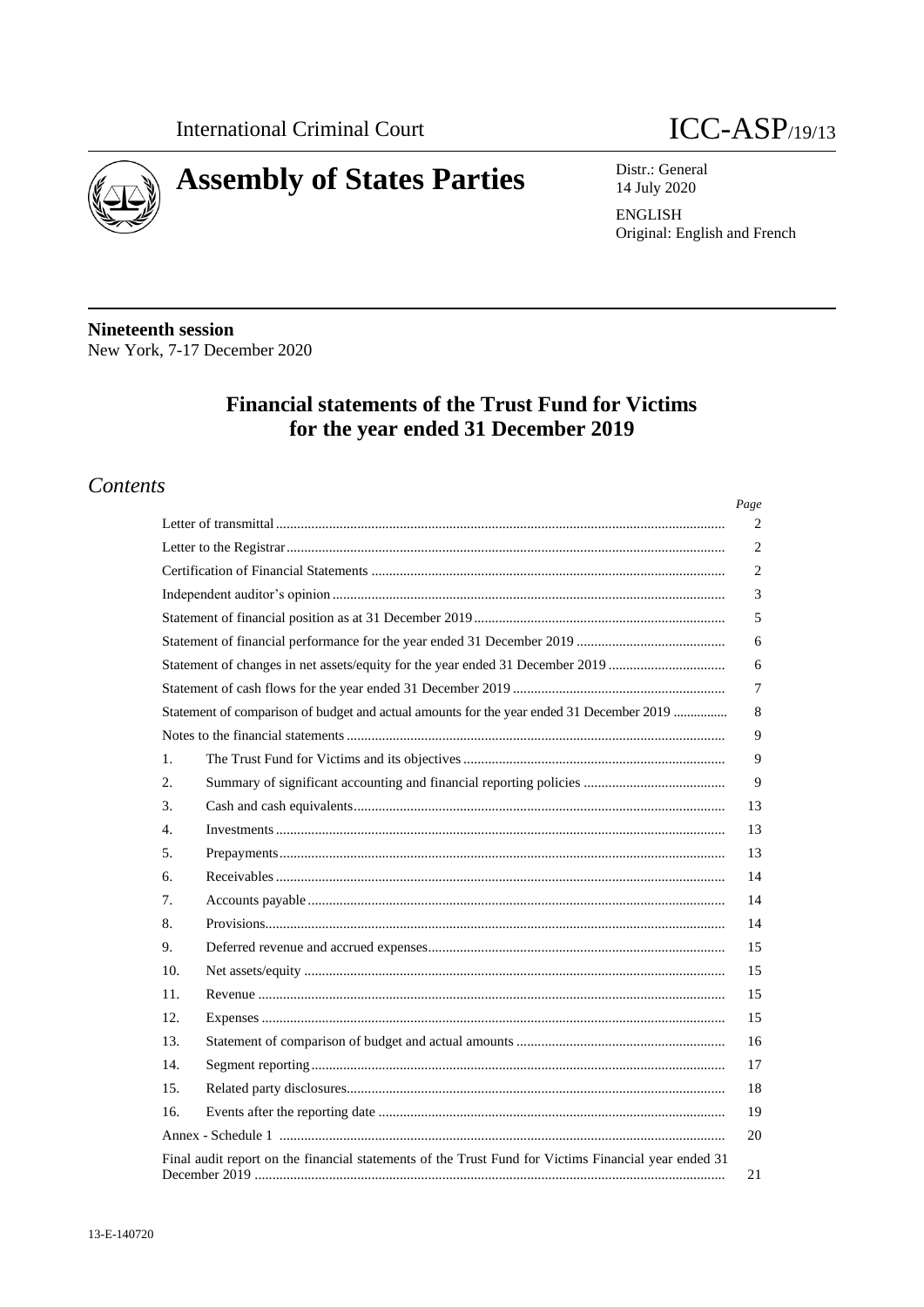# **Letter of transmittal**

09 June 2020

In accordance with Financial Regulation 11.1 the Registrar shall submit to the Auditor accounts for the financial period. I have the honour of submitting the financial statements of the Trust Fund for Victims for the financial period 1 January to 31 December 2019.

> Peter Lewis Registrar

Michel Camoin External Audit Director Cour des Comptes, 13 rue Cambon, 75100 Paris Cedex 01 France

## **Letter to the Registrar**

09 June 2020

Dear Mr Registrar,

Pursuant to Regulation 77(b) of the Regulations of the Trust Fund for Victims, the Board of Directors must submit the accounts and the financial statements of the Trust Fund for Victims for review by the External Auditor.

I would be grateful if you would sign the Letter of Transmittal to the External Auditor.

Respectfully yours,

Mama Koité Doumbia, Chair, Board of Directors of The Trust Fund for Victims

# **Certification of Financial Statements**

09 June 2020

The financial statements and supporting notes are approved.

Mama Koité Doumbia, Chair, Board of Directors of The Trust Fund for Victims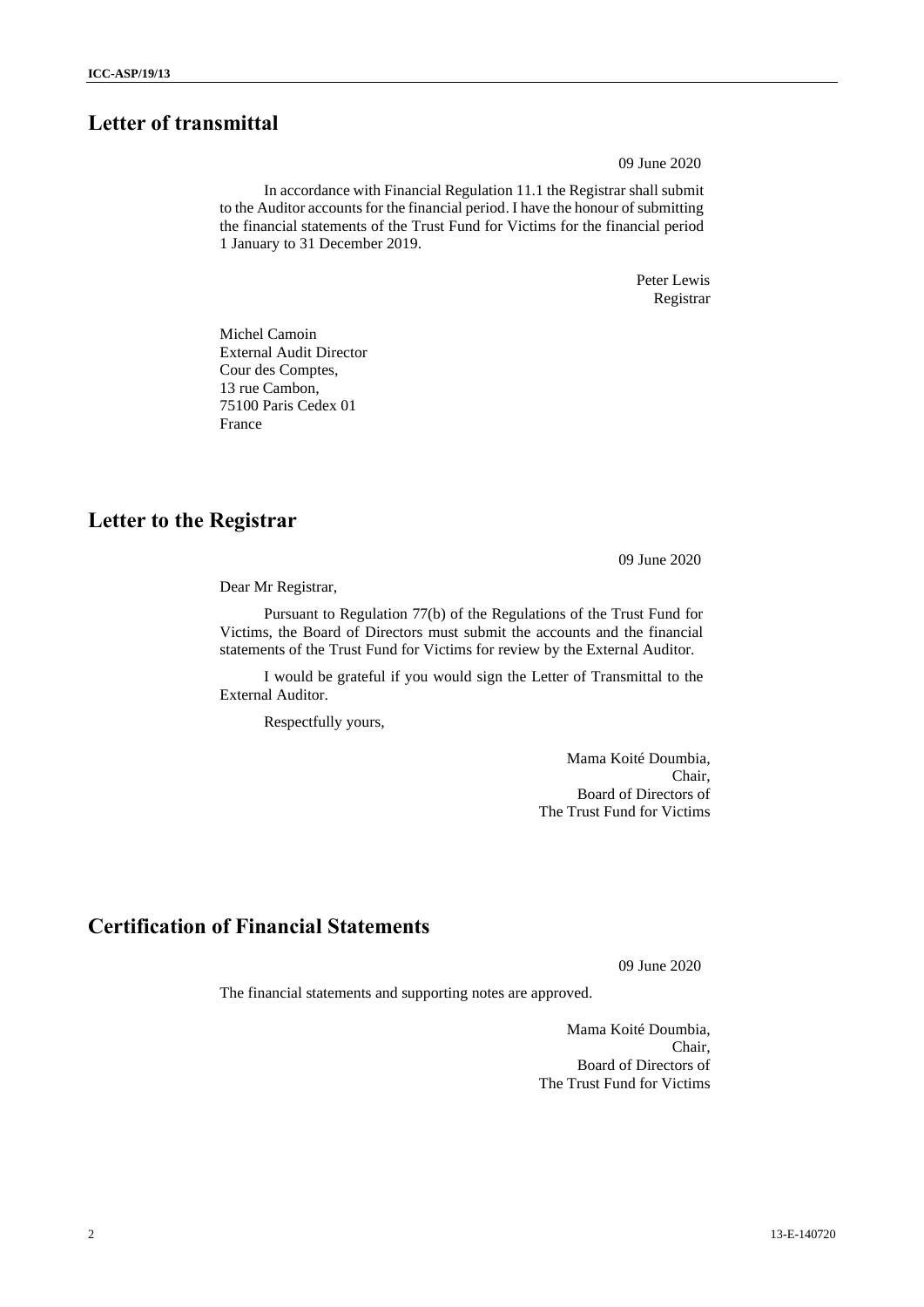## **Independent auditor's opinion**

Cour des comptes FRANCI



The First President

Park, 30 JUIN 2020

To Mrs. Mama Kolté Doumbia Chair, Board of Directors The Trust Fund for Victims

Adressed to Mr Pieter de Baan Executive Director Secretariat - The Trust Fund for Victims

y

#### **AUDIT OPINION**

#### Opinion

We have audited the Financial Statements of the Trust Fund for Victims (TFV), for the 12 months period ended 31 December 2019, These Financial Statements include a Statement of Financial Position as at 31 December 2019, a Statement of Financial Performance, a Statement of Changes in Net Assets, a Statement of Cash Flows, a Statement of Comparison of Budget and Actual Amounts and Notes including a summary of the accounting principles and other information.

Based on our audit, the financial statements give a fair view of the financial position of the<br>Trust Fund for Victims as at 31 December 2019, as well as the financial performance, the changes in net assets, the cash flow and the comparison of budget and actual amounts for the 12 months period ending 31 December 2019 in conformity with the International Public Sector Accounting Standards (iPSAS).

#### **Basis for Opinion**

We have conducted our audit in accordance with the International Standards on Auditing (ISA). These Standards require us to comply with the ethical rules and to plan and parform our audit in order to obtain a reasonable assurance that the financial statements are free from material misstatements. As required by the Charter of ethics of the Cour des comptes, we guarantee the independence, the fairness, the neutrality, the integrity and the professional discretion of the auditors. Furthermore, we also fulfilled our other ethical obligations in compliance with the Code of Ethics of the International Organisation of Supreme Audit Institutions (INTOSAI). The responsibilities of the auditor are more extensively described in the section "Auditor's Responsibilities for the Audit of the Financial Statements'

We believe that the sudit evidence collected is sufficient and appropriate to constitute a reasonable basis for our opinion.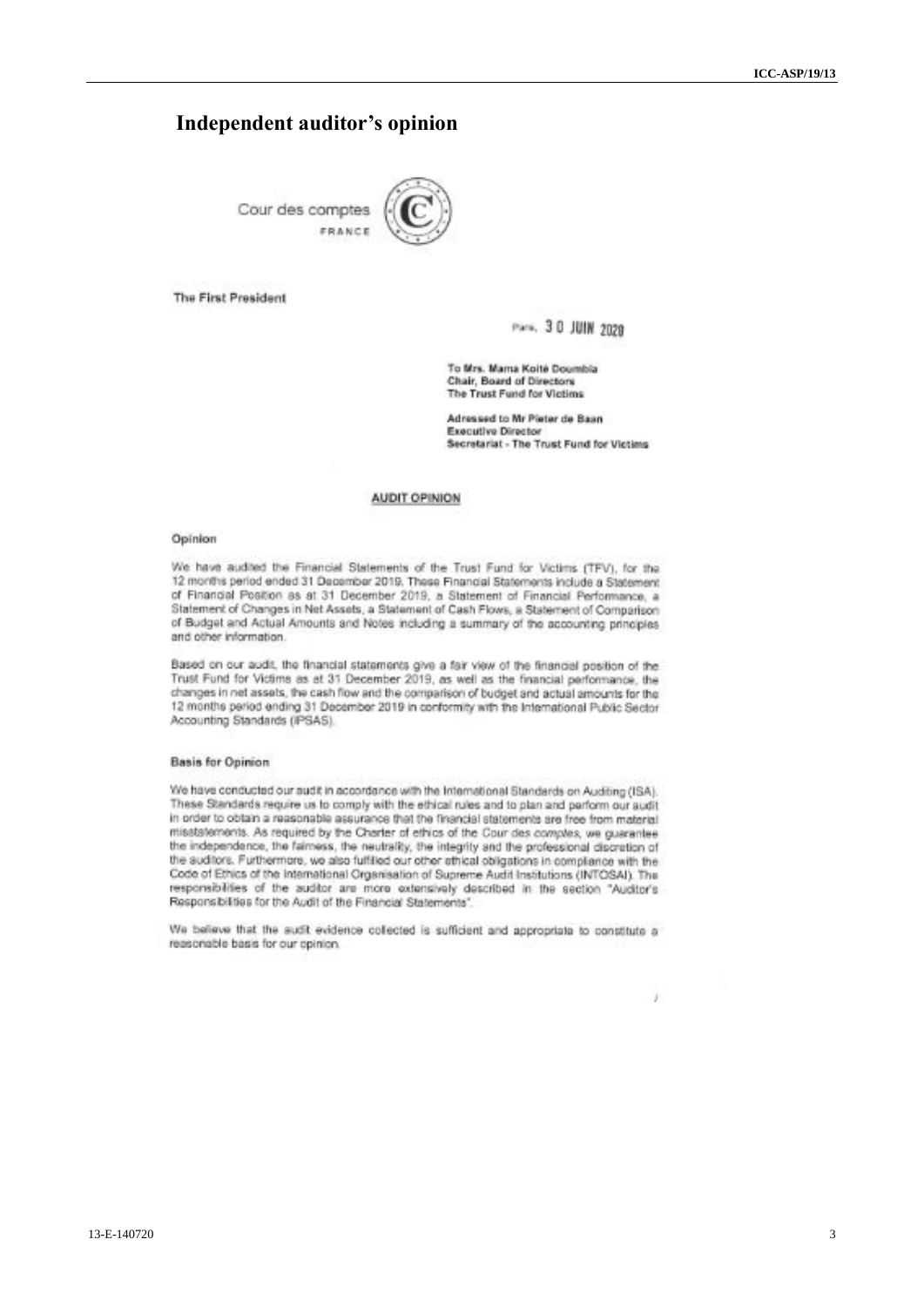#### Management's Responsibilities for the Financial Statements

By virtue of Part IV, paragraph 77 of the Regulations of the Trust Fund for Victims, the Board of Directors is responsible for preparing and presenting the financial statements. These statements are in conformity with the International Public Sector Accounting Standards. This responsibility includes the design, implementation and monitoring of internal control procedures to ensure the preparation and the fair presentation of financial statements, free of significant misstatements, resulting either from frauds or errors. This responsibility also includes the determination of fair accounting estimates adapted to the circumstances.

#### Auditor's Responsibilities for the Audit of the Financial Statements

The goal of the audit is to obtain reasonable assurance about whether the financial statements as a whole are free from material misstatement, whether due to fraud or error. Reasonable assurance is a high level of assurance, but is not a guarantee that an audit conducted in accordance with ISAs will always detect a material misstatement when it exists. Misstatements can arise from fraud or error and are considered material if, individually or in the approgate, they could reasonably be expected to influence the economic decisions of users taken on the basis of these financial statements.

An audit therefore consists in implementing audit procedures in order to collect audit evidence regarding the amounts and the information presented in the financial statements. The External auditor takes into account the internal control in effect in the entity, relative to the establishment and preparation of financial statements, so as to define appropriate audit procedures in the circumstances, and not with the aim of expressing an opinion on the effectiveness of this control. The choice of the audit procedures is based on the External auditor's professional judgment, as is the case for the risk evaluation of the financial statements, for the assessment of the appropriateness of the accounting policies and of the accounting estimates, and for the overall presentation of the financial statements.

Rom 96-

Pierre MOSCOVICI

13. It is Common = 75100 PARIS CGDEX (H = T +13 1 42 SE 35 DS = Awardstreams)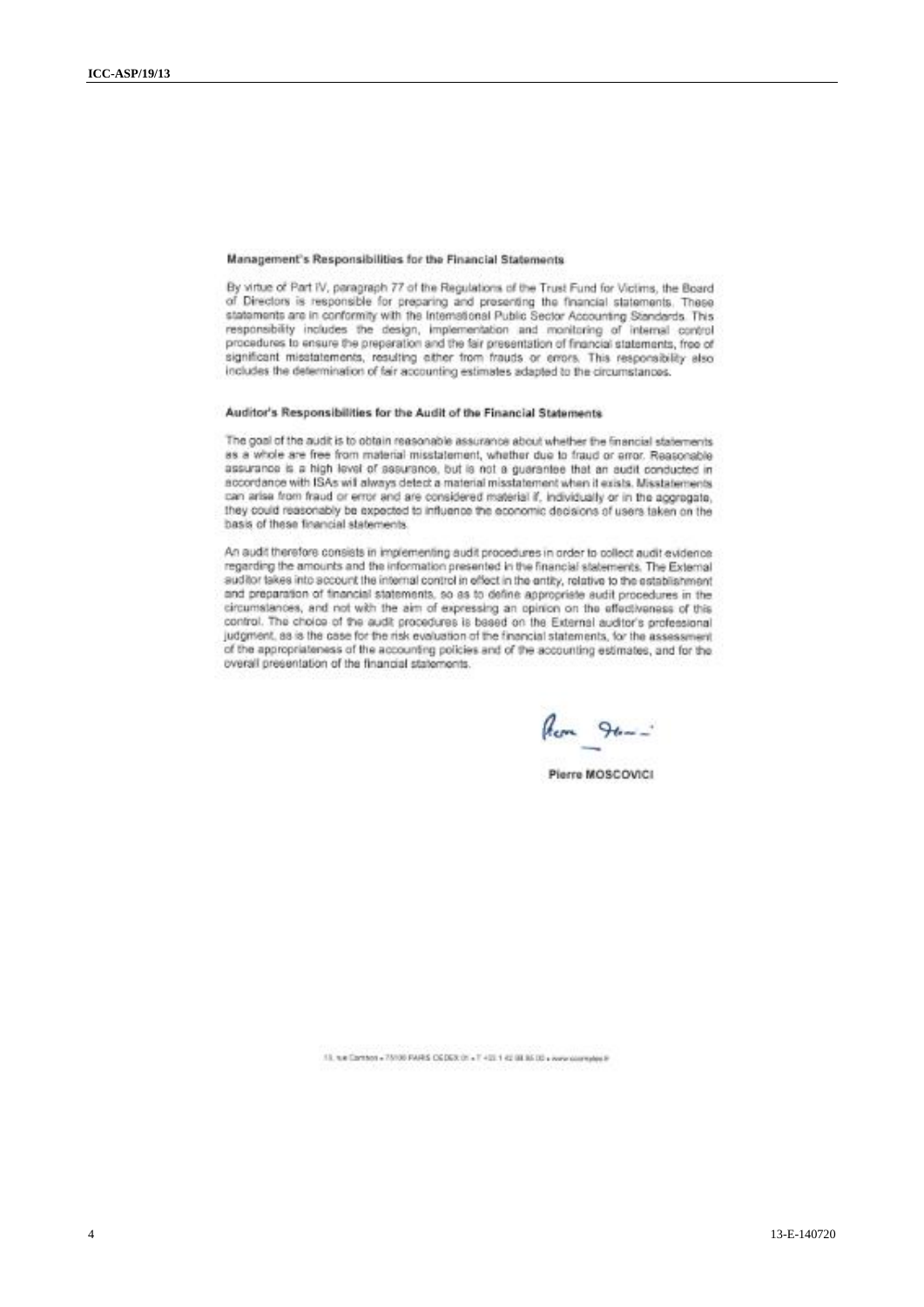# **Statement I**

|  |  | Trust Fund for Victims - Statement of financial position as at |  |  |  |
|--|--|----------------------------------------------------------------|--|--|--|
|  |  | 31 December 2019 (in thousands of euros)                       |  |  |  |

|                                         | <b>Note</b> | 2019   | 2018   |
|-----------------------------------------|-------------|--------|--------|
| <b>Assets</b>                           |             |        |        |
| Current assets                          |             |        |        |
| Cash and cash equivalents               | 3           | 15,974 | 17,857 |
| Investments                             | 4           | 2,688  |        |
| Prepayments                             | 5           | 125    | 16     |
| Receivables                             | 6           | 804    | 597    |
| Total current assets                    |             | 19,591 | 18,470 |
| Non-current assets                      |             |        |        |
| Receivables                             | 6           | 282    | 636    |
| Total non-current assets                |             | 282    | 636    |
| <b>Total assets</b>                     |             | 19,873 | 19,106 |
| <b>Liabilities</b>                      |             |        |        |
| Current liabilities                     |             |        |        |
| Accounts Payable                        | 7           | 32     |        |
| Provisions                              | 8           | 2,414  | 961    |
| Deferred revenue and accrued expenses   | 9           | 522    | 854    |
| Total current liabilities               |             | 2,968  | 1,815  |
| Non-current liabilities                 |             |        |        |
| Provisions                              | 8           | 3,272  | 5,055  |
| Total non-current liabilities           |             | 3,272  | 5,055  |
| <b>Total liabilities</b>                |             | 6,240  | 6,870  |
| Net assets/equity                       | 10          | 13,633 | 12,236 |
| Total liabilities and net assets/equity |             | 19,873 | 19,106 |

The accompanying notes form an integral part of these financial statements.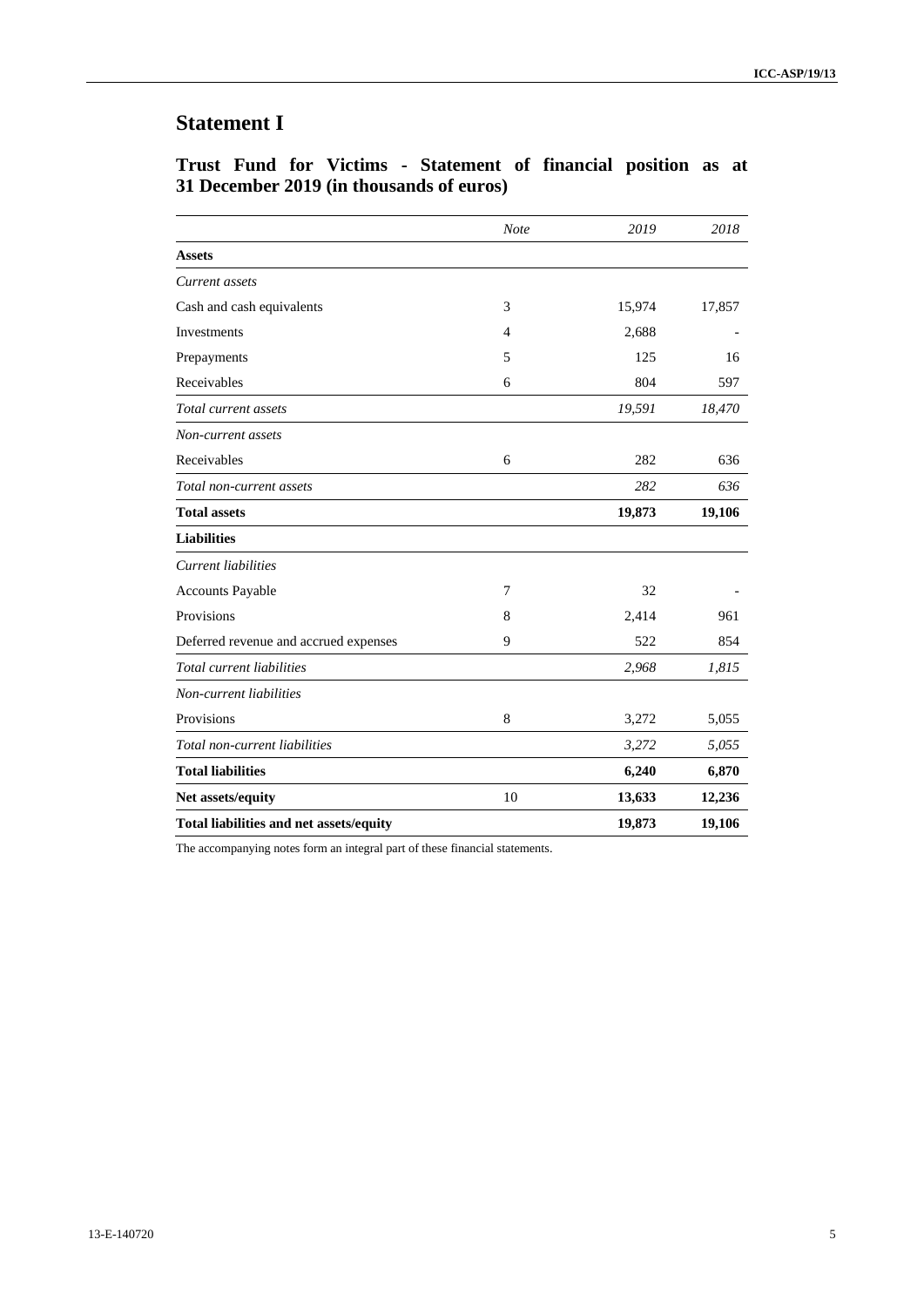# **Statement II**

## **Trust Fund for Victims - Statement of financial performance for the year ended 31 December 2019 (in thousands of euros)**

|                                  | <b>Note</b> | 2019  | 2018    |
|----------------------------------|-------------|-------|---------|
| <b>Revenue</b>                   |             |       |         |
| Assessed contributions           | 11          | 3,130 | 2,542   |
| Voluntary contributions          | 11          | 2,670 | 3,605   |
| Financial revenue                | 11          | 50    | 18      |
| <b>Total revenue</b>             |             | 5,850 | 6,165   |
| <b>Expenses</b>                  |             |       |         |
| Administrative expenses          | 12          | 2,874 | 1,982   |
| Programme expenses               | 12          | 1,074 | 5,332   |
| <b>Total expenses</b>            |             | 3,948 | 7,314   |
| Surplus/(deficit) for the period |             | 1,902 | (1,149) |

The accompanying notes form an integral part of these financial statements.

# **Statement III**

**Trust Fund for Victims - Statement of changes in net assets/equity for the year ended 31 December 2019 (in thousands of euros)**

|                                                          | Reparations<br>Programme | <i>Assistance</i><br>Programm<br>$\epsilon$ | Secretariat<br>of the Trust | Total Net<br>Fund Assets/equity |
|----------------------------------------------------------|--------------------------|---------------------------------------------|-----------------------------|---------------------------------|
| Opening balance as at 1 January 2018                     | 3,797                    | 9,082                                       | 981                         | 13,860                          |
| Movement in net assets/equity in 2018                    |                          |                                             |                             |                                 |
| Surplus/(deficit)                                        | (3,465)                  | 1,756                                       | 560                         | (1,149)                         |
| Credits to States Parties/donors                         |                          |                                             | (476)                       | (476)                           |
| Transfer to reserve                                      | 1,500                    | (1,500)                                     |                             |                                 |
| Total movements during the year                          | (1,965)                  | 256                                         | 84                          | (1,625)                         |
| <b>Total net assets/equity</b><br>as at 31 December 2018 | 1,832                    | 9,339                                       | 1,065                       | 12,236                          |
| Movement in net assets/equity in 2019                    |                          |                                             |                             |                                 |
| Surplus/(deficit)                                        | 381                      | 1,242                                       | 279                         | 1,902                           |
| Credits to States Parties/donors                         |                          |                                             | (505)                       | (505)                           |
| Transfer to reserve                                      |                          |                                             |                             |                                 |
| Total movements during the year                          | 381                      | 1,242                                       | (226)                       | 1,397                           |
| <b>Total net assets/equity</b><br>as at 31 December 2019 | 2,213                    | 10,581                                      | 839                         | 13,633                          |

Fund balance of assistance programme includes amounts pending allocation.

The accompanying notes form an integral part of these financial statements.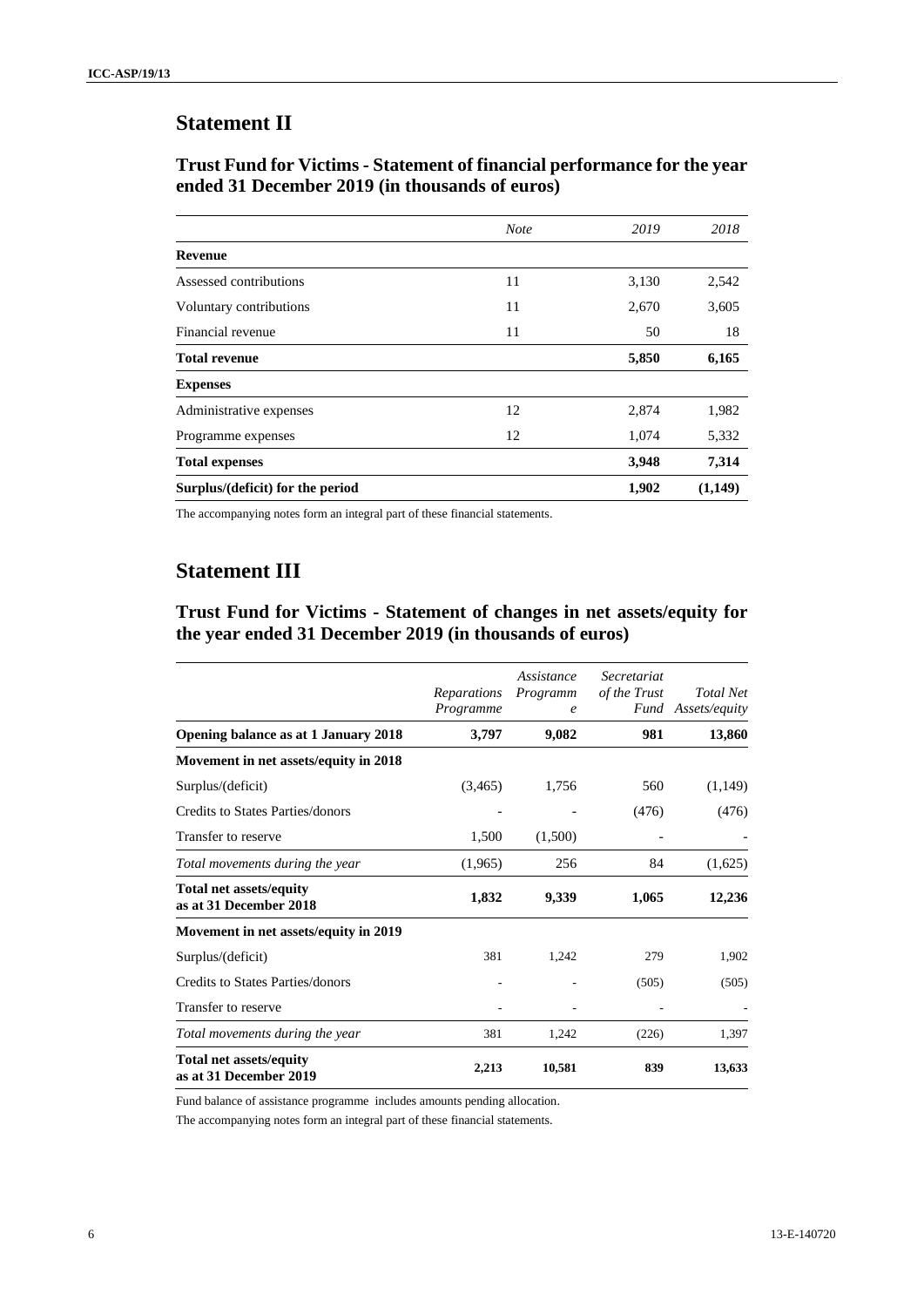# **Statement IV**

|  |  | Trust Fund for Victims - Statement of cash flows for the year ended |  |  |  |  |
|--|--|---------------------------------------------------------------------|--|--|--|--|
|  |  | 31 December 2019 (in thousands of euros)                            |  |  |  |  |

|                                                                          | 2019     | 2018    |
|--------------------------------------------------------------------------|----------|---------|
| <b>Cash flows from operating activities</b>                              |          |         |
| Surplus/(deficit) for the period (Statement II)                          | 1,902    | (1,149) |
| Unrealized foreign exchange differences                                  | (56)     | (4)     |
| (Increase)/decrease in time deposits                                     | (2,688)  |         |
| (Increase)/decrease in receivables                                       | 178      | (199)   |
| (Increase)/decrease in prepayments                                       | (109)    | 140     |
| Increase/(decrease) in accounts payable                                  | 32       |         |
| Increase/(decrease) in deferred revenue and accrued expenses             | (332)    | 650     |
| Increase/(decrease) in provisions                                        | (330)    | 4,241   |
| Less: interest income                                                    | (50)     | (6)     |
| Net cash flows from operating activities                                 | (1, 453) | 3,673   |
| <b>Cash flows from investing activities</b>                              |          |         |
| Plus: interest received                                                  | 19       | 6       |
| Net cash flows from investing activities                                 | 19       | 6       |
| <b>Cash flows from financing activities</b>                              |          |         |
| <b>Credits to States Parties</b>                                         | (505)    | (476)   |
| Net cash flows from financing activities                                 | (505)    | (476)   |
| Net increase/(decrease) in cash and cash equivalents                     | (1,939)  | 3,203   |
| Unrealized foreign exchange gains/losses on cash and cash<br>equivalents | 56       | 4       |
| Cash and cash equivalents at beginning of financial period               | 17,857   | 14,650  |
| Cash and cash equivalents at 31 December (Statement I)                   | 15,974   | 17,857  |

The accompanying notes form an integral part of these financial statements.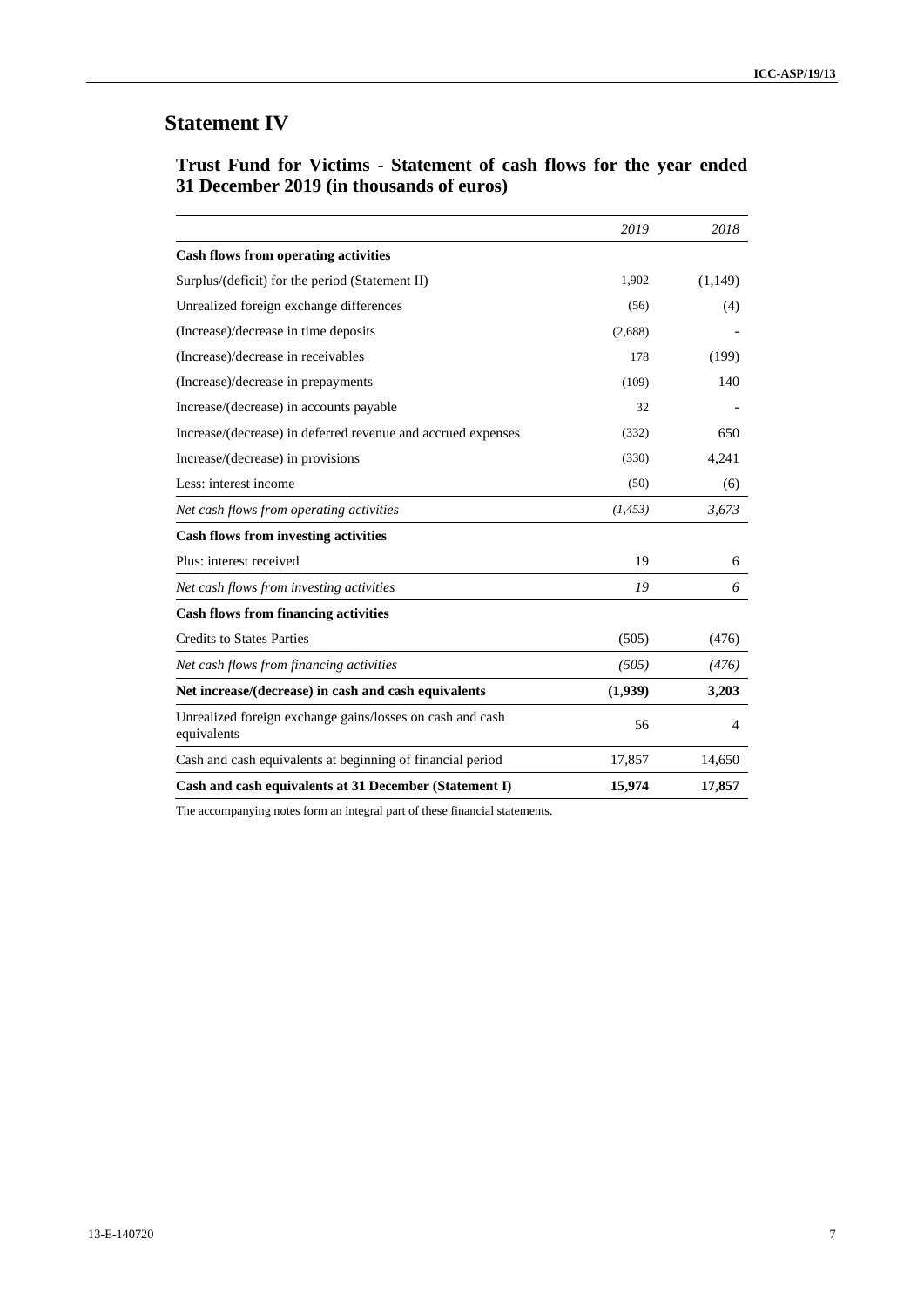# **Statement V**

## **Trust Fund for Victims - Statement of comparison of budget and actual amounts for the year ended 31 December 2019 (in thousands of euros)**

| Object of expenditure*       | Appropriation approved | Total expenditure | Total surplus    |
|------------------------------|------------------------|-------------------|------------------|
| Staff costs                  | 1,067                  | 947               | 120              |
| General temporary assistance | 1,418                  | 1,269             | 148              |
| Sub-total staff costs        | 2,484                  | 2,217             | 268              |
| Travel                       | 353                    | 367               | (14)             |
| Hospitality                  | 1                      | 0                 | $\boldsymbol{l}$ |
| Contractual services         | 252                    | 206               | 46               |
| Training                     | 32                     | 12                | 20               |
| General operating expenses   | 5                      | 1                 | $\overline{4}$   |
| Supplies and materials       | 3                      | 2                 | 1                |
| Furniture & Equipment        |                        |                   |                  |
| Sub-total non-staff costs    | 646                    | 587               | 59               |
| <b>Total</b>                 | 3,130                  | 2,804             | 327              |

\*The budget for the Secretariat is approved as Major Programme VI of the Court's budget. The accompanying notes form an integral part of these financial statements.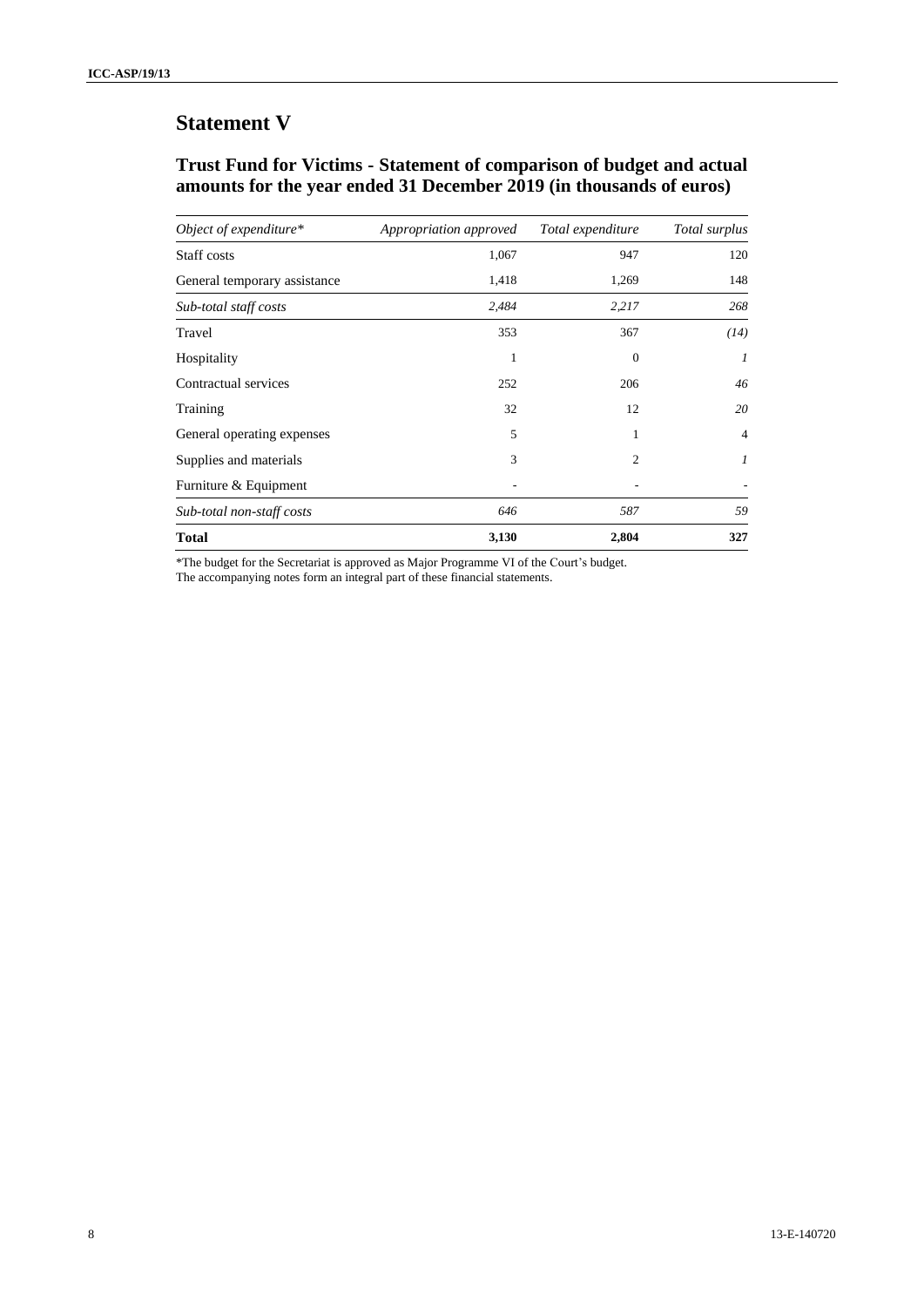# **Notes to the financial statements**

## **1. The Trust Fund for Victims and its objectives**

#### 1.1 *Reporting entity:*

The Trust Fund for Victims ("the Trust Fund") was established by the Assembly of States Parties ("the Assembly") in its resolution ICC-ASP/1/Res.6, for the benefit of victims of crimes within the jurisdiction of the International Criminal Court ("the Court"), and the families of such victims.

In the annex to the resolution ICC-ASP/1/Res.6, the Assembly established a Board of Directors ("the Board"), which is responsible for management of the Trust Fund.

The Secretariat of the Trust Fund ("the Secretariat") administers the Trust Fund, offers administrative support to the Board and its meetings and operates under the full authority of the Board. For administrative purposes, the Secretariat and staff are attached to the Registry of the Court and are part of the staff of the Registry and, as such, of the Court, and enjoy the same rights, duties, privileges, immunities and benefits.

By resolution ICC-ASP/4/Res.3, the Assembly adopted the Regulations of the Trust Fund for Victims, which state that the Trust Fund is a separate reporting entity. The Trust Fund and the Secretariat are controlled by the Board and are considered to be a single economic entity for financial reporting purposes. The Trust Fund and the Secretariat are referred to together as the Trust Fund.

## **2. Summary of significant accounting and financial reporting policies**

#### **Basis of preparation**

2.1 The financial statements of the Trust Fund are maintained in accordance with the Financial Regulations and Rules of the Court. The financial statements of the Trust Fund have been prepared on the accrual basis of accounting, in compliance with the International Public Sector Accounting Standards (IPSAS). These notes form an integral part of the Trust Fund's financial statements. Figures in the statements and notes are rounded to thousand euros. Amounts may not add-up due to rounding difference.

2.2 *Financial period*: the financial period is one calendar year.

2.3 *Historical cost basis*: the financial statements are prepared on the historical cost basis of accounting.

#### **Currency of accounts and treatment of exchange rate movements**

2.4 The Trust Fund's functional and presentation currency is the euro.

2.5 Foreign currency transactions are translated into the functional currency using the United Nations operational rates of exchange which approximate the exchange rates prevailing at the dates of the transactions. Foreign exchange gains and losses resulting from the settlement of such transactions and from the translation at year-end of exchange rates of monetary assets and liabilities denominated in foreign currencies are recognized in the Statement of financial performance.

2.6 Non-monetary assets and items that are measured in terms of historical cost in foreign currency are translated using the exchange rate at the date of the transaction and are not retranslated at the reporting date.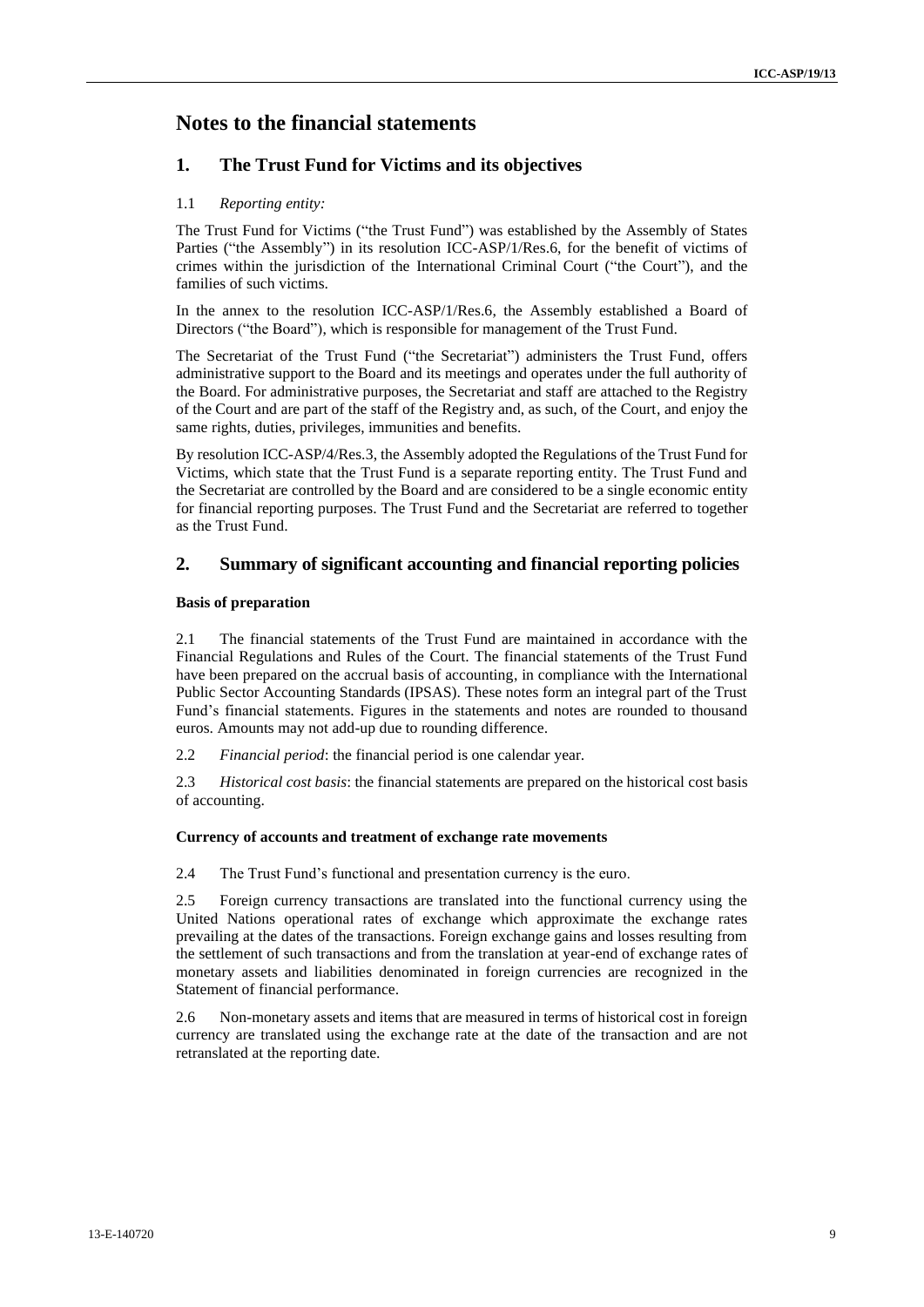#### **Use of estimates and judgements**

2.7 The preparation of the financial statements in conformity with IPSAS requires management to make judgements, estimates and assumptions that affect the application of accounting policies and the reported amounts of assets, liabilities, revenue and expenses. The estimates and associated assumptions are based on past experience and various other factors that are believed to be reasonable under the circumstances, and information available at the date of preparation of the financial statements, the results of which form the basis of judgements about carrying values of assets and liabilities that are not readily apparent from other sources. Actual results may differ from these estimates.

2.8 The estimates and underlying assumptions are reviewed on an on-going basis. Revisions to accounting estimates are recognized in the period in which the estimate is revised and any future periods affected.

#### **Cash and cash equivalents**

2.9 Cash and cash equivalents are held at nominal value and comprise cash on hand, funds held in current accounts, interest-bearing bank accounts and time deposits with a maturity of less than three months.

#### **Financial instruments**

2.10 The Trust Fund classifies its financial instruments as loans and receivables and other financial liabilities. Financial assets consist mainly of short-term bank deposits and accounts receivable. Financial liabilities consist of accounts payable.

2.11 All financial instruments are initially recognized in the Statement of financial position at their fair values plus transaction costs. Subsequently, they are measured at amortized cost using the effective interest method. The historical cost-carrying amount of receivables and payables subject to normal trade credit terms approximates the fair value of the transaction.

#### **Financial Risks**

2.12 The Trust Fund has instituted prudent risk management policies and procedures in accordance with the Court's Financial Regulations and Rules. The Trust Fund makes shortterm investments of moneys not needed for immediate requirements. In the normal course of business, the Trust Fund is exposed to financial risk, such as market risk (foreign currency exchange and interest rate), credit risk and liquidity risk.

2.13 *Currency risk*: the risk that the fair value or future cash flows of a financial instrument will fluctuate because of changes in foreign exchange rates. The Trust Fund is exposed to currency risk through transactions in foreign currencies relating to the projects it funds.

2.14 *Interest rate risk*: the risk that the fair value or future cash flows of a financial instrument will fluctuate because of changes in market interest rates. The Trust Fund deposits its funds only in short-term fixed interest accounts, and therefore has no significant interest rate risk exposure.

2.15 *Credit risk*: the risk that one party to a financial instrument will cause a financial loss for the other party by failing to discharge an obligation. The Trust Fund is exposed to credit risk through advances of funds to project implementing partners and deposits at banks. The Trust Fund has policies that limit exposure to risk from any one financial institution.

2.16 *Liquidity risk*: this risk arises from the general funding of the Trust Fund's activities. The operations of the Secretariat are funded from assessed contributions through the Court. Grants to implementing partners are made on the basis of voluntary contributions received.

#### **Prepayments and Receivables**

2.17 The Trust Fund advances funds to implementing partners on the basis of contractual provisions. The status of funds advanced is disclosed under Schedule 1.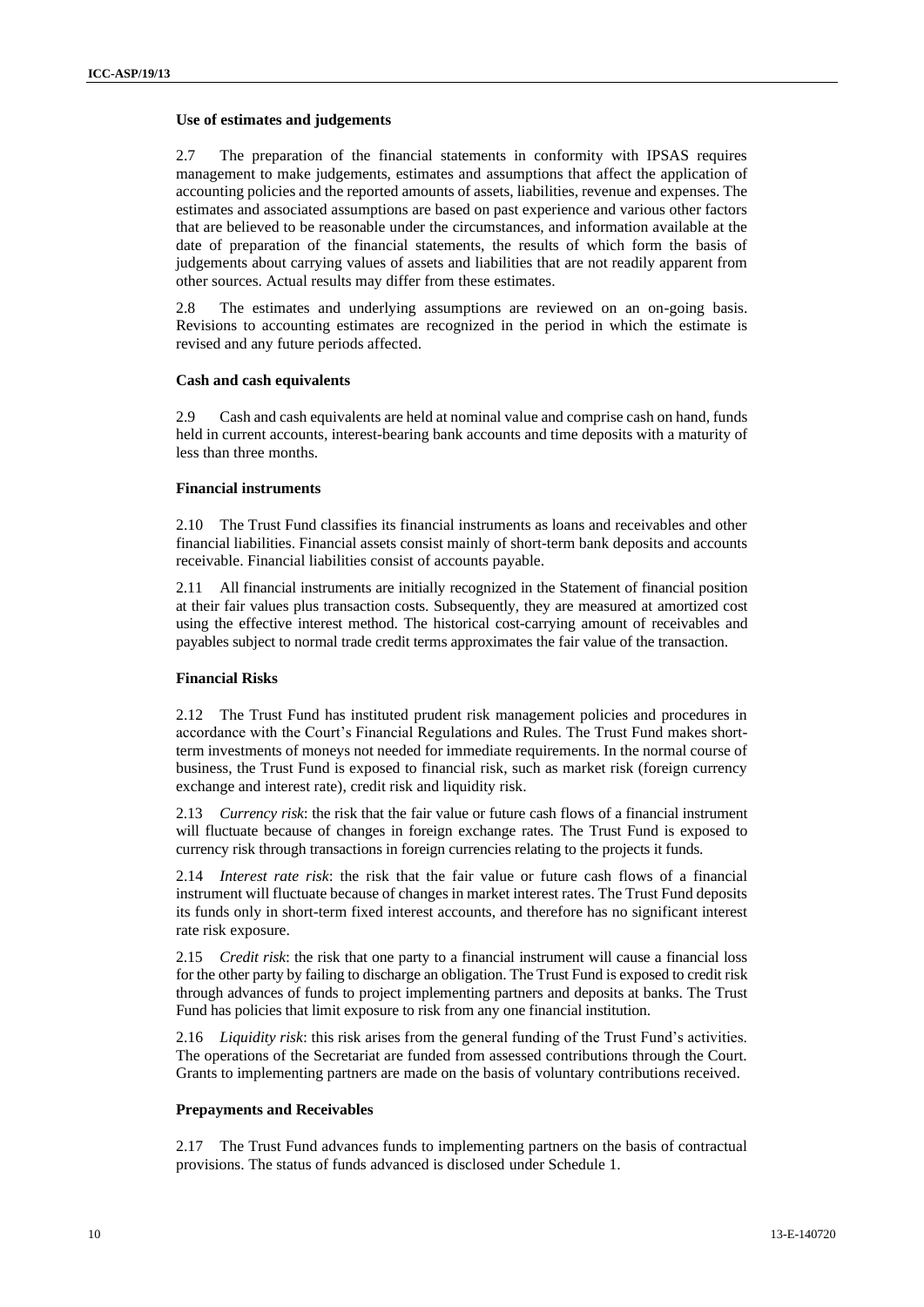2.18 Receivables and advances are recognized initially at nominal value. Allowances for estimated irrecoverable amounts are recognized for receivables and advances when there is objective evidence that the asset is impaired, the impairment losses being recognized in the statement of financial performance.

2.19 Receivables from the Court are recognized for the amount assessed for funding the activities of the Secretariat, net of expenses incurred against these assessments. In its resolution ICC-ASP/3/Res. 7, the Assembly decided that, pending further evaluation by the Assembly, the Secretariat would be funded by the regular budget. The Board submits a proposed budget for the Secretariat which is presented as a separate Major Programme VI in the Court's budget and is adopted by the Assembly. The Court assesses States Parties for the budget of the Secretariat. In substance, the Court collects assessed contributions as an agent of the Trust Fund and these assessments do not increase net assets or revenue of the Court, but are recognized as a receivable and revenue of the Trust Fund. The receivables are reduced as expenses are incurred by the Secretariat. Liabilities to vendors and the staff of the Secretariat are settled directly by the Court. The receivables are finally settled when the Court credits any cash surplus pertaining to Major Programme VI to States Parties, in accordance with the Financial Regulations and Rules of the Court.

#### **Other current assets**

2.20 Other current assets comprise interest accrued on bank accounts and deposits.

#### **Accounts payable**

2.21 Accounts payable are recognized initially at nominal value, which best estimates the amount required to settle the obligation at the reporting date.

#### **Deferred revenue and accrued expenses**

2.22 Deferred revenue includes pledged contributions with conditions and other revenue received but not yet earned.

2.23 Accrued expenses are recognized in respect of goods and services delivered during the reporting period for which invoices have not been received.

#### **Related party disclosures**

2.24 The Trust Fund will disclose related parties that have the ability to exercise control or significant influence over the Trust Fund by making financial and operational decisions, or will disclose if a related party and the Trust Fund are subject to common control. Transactions that are within a normal supplier or client/recipient relationship on terms and conditions not more or less favourable than those done at arm's length in the same circumstances between the Trust Fund and its related parties will not be considered as related party transactions and therefore will not be disclosed.

2.25 The key management personnel of the Trust Fund are the Board of Directors and the Executive Director, both of whom have authority and responsibility for planning, directing and controlling the activities of the Trust Fund and influencing its strategic direction. The remuneration and benefits of key management personnel are disclosed. In addition, the Trust Fund will disclose any specific transactions with key management personnel and their family members.

#### **Provisions and contingent liabilities**

2.26 *Provisions* are recognized when the Trust Fund has a present legal or constructive obligation as a result of past events, it is more likely than not that an outflow of resources will be required to settle that obligation, and the amount can be reliably estimated. The amount of the provision is the best estimate of the expenditure required to settle the present obligation at the reporting date. Provisions are released only for such expenses in respect of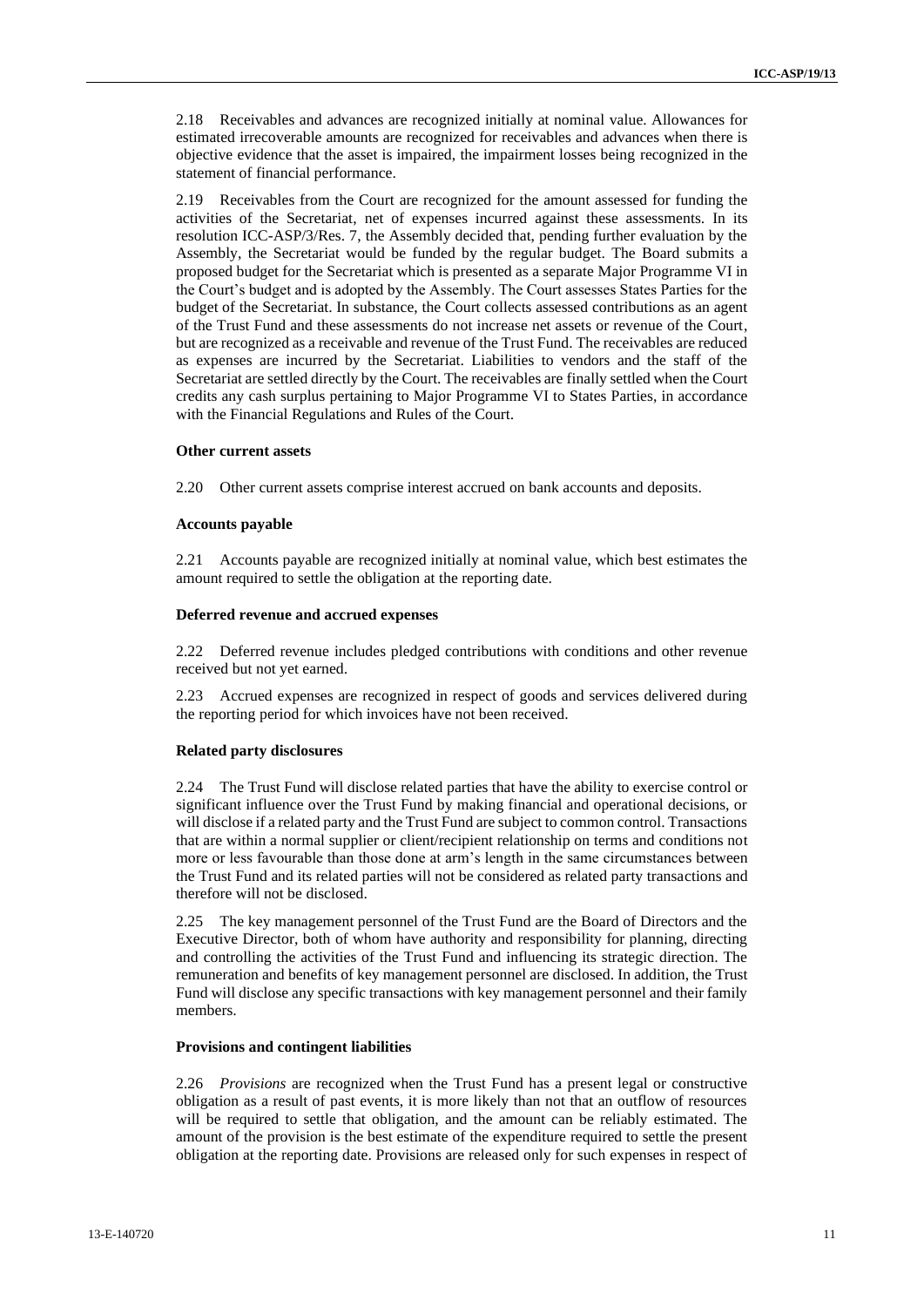which provisions are recognized at inception. If the outflow of economic benefits to settle the obligations is no longer probable, the provision is reversed.

2.27 *Contingent liability* is a possible obligation that arises from past events and whose existence will be confirmed only by the occurrence or non-occurrence of one or more uncertain future events not wholly within the control of the Trust Fund, or a present obligation which will probably not result in an outflow of economic resources/service potential or the amount of which cannot be measured with sufficient reliability. Contingent liabilities, if any, are disclosed in the notes to the financial statements.

#### **Commitments**

2.28 *Commitments* are non-cancellable obligations to provide funds in the future to organizations that are implementing projects based on a contract entered into with the Trust Fund. Commitments are recognized off-balance sheet and are disclosed in the financial statements until such time as funds are advanced or the implementing partner submits financial reports demonstrating that activities, for which the organization is entitled to receive funds, have been performed.

#### **Non-exchange revenue**

2.29 *Voluntary contributions*: revenue from voluntary contributions that include restrictions on their use is recognized upon signature of a binding agreement between the Trust Fund and the donor providing the contribution. Revenue from voluntary contributions that attach conditions to their use, including an obligation to return the funds to the contributing entity if such conditions are not met, is recognized as the conditions are satisfied. Until such conditions are met, the obligation is recognized as a liability. Voluntary contributions and other revenues which are not provided for by binding agreements are recognized as revenue when received.

2.30 *Goods-in-kind contributions* are recognized at their fair value and the corresponding revenue is recognized immediately if no condition is attached. If conditions are attached, a liability is recognized until such time as the conditions are met and the obligation is satisfied. Revenue is recognized at fair value, measured as of the date of acquisition of the donated assets.

2.31 *Services-in-kind*: revenue resulting from services-in-kind is not recognized. Major services-in-kind are disclosed in the financial statements, including their fair value, when it is practicable to determine it*.*

#### **Exchange revenue**

2.32 *Financial revenue* comprises interest revenue and net foreign exchange gains. Interest revenue is recognized in the Statement of financial performance as it accrues, taking into account the effective yield on the asset. At the end of the financial period, a net balance of the account for foreign exchange gains and losses, if positive, is recognized as revenue.

#### **Expenses**

2.33 *Financial expenses* comprise bank charges and net foreign exchange loss. At the end of the financial period, a net balance of the account for foreign exchange gains and losses, if negative, is recognized as an expense.

2.34 *Expenses arising from the purchase of goods and services* are recognized at the point that the supplier has performed its contractual obligations, which is when the goods and services are received and accepted by the Trust Fund.

2.35 *Expenses arising from transactions with implementing partners* are recognized when goods are delivered or services rendered by implementing partners, as confirmed by the receipt of certified expense reports, financial reports or project delivery reports, as applicable. If funds are advanced on the basis of contracts that do not include measurable performance conditions, expenditure is recognized when funds are disbursed.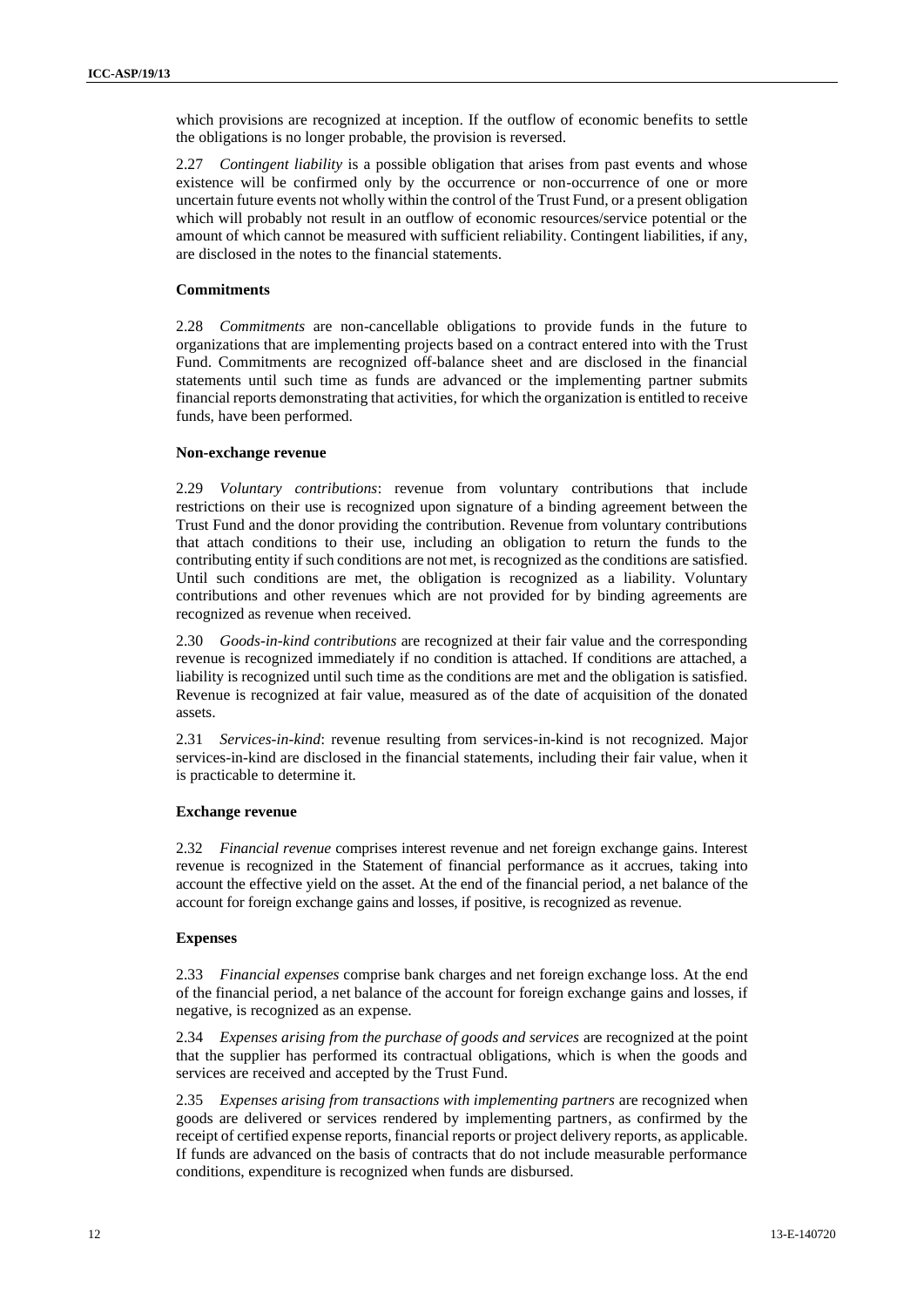#### **Fund accounting and segment reporting**

2.36 A segment is a distinguishable activity or group of activities for which it is appropriate to separately report financial information. Segment information is based on principal activities and sources of financing of the Trust Fund. To achieve its aims, the Trust Fund implements reparations awards ordered by the Court against a convicted person and it provides assistance to victims and their families through programmes of physical and psychological rehabilitation and material support.

2.37 Separate financial information is reported for three segments: reparations programme, assistance programme and Secretariat of the Trust Fund.

2.38 *Fund accounting*: the Trust Fund's accounts are maintained on a fund accounting basis to allow for the separation of funds to facilitate the receipt of earmarked contributions, money and other property collected through fines or forfeiture transferred by the Court, where the Court has stipulated particular usages, or resources collected through awards for reparations.

#### **Net assets/equity**

2.39 Net assets/equity comprises surpluses or deficits in the fund. Reserves may be created on the basis of a decision of the Board.

#### **Budget comparison**

2.40 A comparison of actual amounts with the amounts in the original and final annual programme budget is presented in Statement V. This comparison is made on the same modified cash basis of accounting as adopted for the annual programme budget.

2.41 A reconciliation of the actual amounts on a modified cash basis with actual amounts presented in the financial statements is included in note 13, considering that the full accrual accounting and modified cash basis budget differ.

### **3. Cash and cash equivalents**

| In thousands of euros              | 2019   | 2018   |
|------------------------------------|--------|--------|
| $Cash$ at bank $-$ current account | 3.367  | 6,027  |
| $Cash$ at bank $-$ savings account | 12.607 | 11,830 |
| <b>Total</b>                       | 15,974 | 17,857 |

### **4. Investments**

| <b>Total</b>                                            | 2.688 |      |
|---------------------------------------------------------|-------|------|
| Term deposits with original maturity more than 3 months | 2.688 |      |
| In thousands of euros                                   | 2019  | 2018 |
|                                                         |       |      |

#### **5. Prepayments**

| Advances to staff                 | 11   |      |
|-----------------------------------|------|------|
| Advances to implementing partners | 114  | 16.  |
| In thousands of euros             | 2019 | 2018 |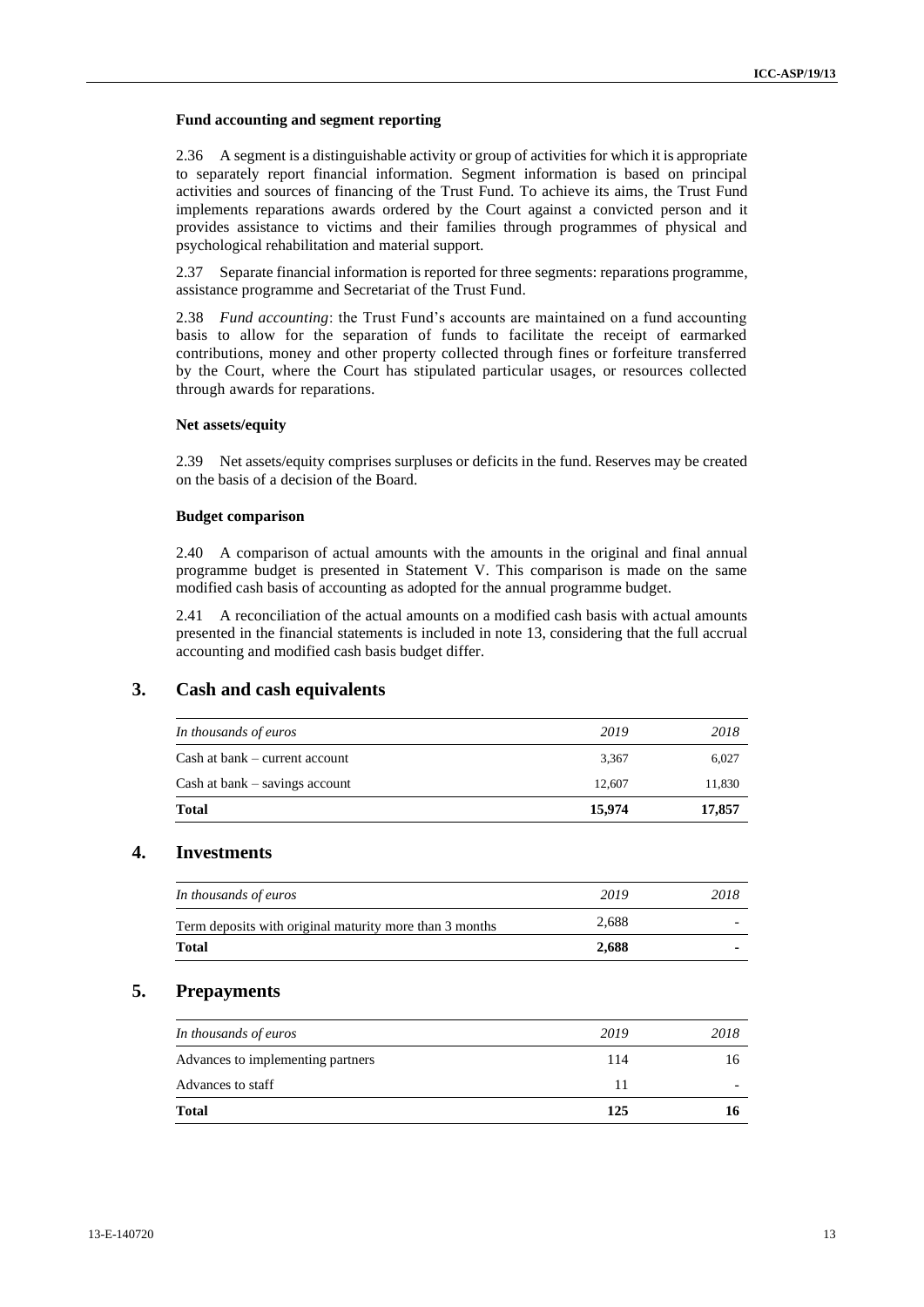## **6. Receivables**

| In thousands of euros                  | 2019           | 2018  |
|----------------------------------------|----------------|-------|
| Voluntary contributions receivable     | 132            | 88    |
| Refunds due from implementing partners |                |       |
| Receivable from the Court 2017         |                | 505   |
| Receivable from the Court 2018         | 636            | 636   |
| Receivable from the Court 2019         | 282            |       |
| Other receivables from the Court       |                |       |
| Accrued interest                       | 34             | 3     |
| Other receivables                      | $\overline{2}$ |       |
| <b>Total</b>                           | 1,086          | 1,233 |

6.1 For detailed information on receivables from the Court, refer to Note 2.19.

6.2 Voluntary contributions receivable represent amounts pledged to the Trust Fund in 2019 and not paid by the reporting date.

### **7. Accounts payable**

| <b>Total</b>                                                | 32   |      |
|-------------------------------------------------------------|------|------|
| Other payables                                              | n    |      |
| expenses                                                    | 26   |      |
| Payable to the Court for the cash advanced for programmatic |      |      |
| In thousands of euros                                       | 2019 | 2018 |

## **8. Provisions**

| <b>Total</b>                    | 5,686 | 6,016 |
|---------------------------------|-------|-------|
| Provision for Reparation awards | 5.610 | 5,940 |
| Provision for ILOAT cases       | 76    | 76    |
| In thousands of euros           | 2019  | 2018  |
|                                 |       |       |

### **Changes in Provisions**

| In thousands of euros                   | Provision for ILOAT cases | <i>Provision for</i><br>reparation<br>awards |
|-----------------------------------------|---------------------------|----------------------------------------------|
| Provision as at 1 January 2019          | 76                        | 5,940                                        |
| Decrease due to payments                |                           | (350)                                        |
| Revaluation of provision                |                           | 20                                           |
| Increase in provision                   |                           | $\Omega$                                     |
| <b>Provision as at 31 December 2019</b> | 76                        | 5,610                                        |

8.1 Provision for reparation awards pertain to the complementary funding provided by the Trust Fund towards the payment of the reparations awards due to the indigence of the convicted persons. Pursuant to the Regulation 56 of the Trust Fund for Victims (ICC-ASP/4/Res.3) a decision to complement to reparations awards is a discretionary decision within the sole authority of the Board and is governed by the factors set out in the Regulation, such as ensuring a complement does not prejudice its assistance mandate activities and taking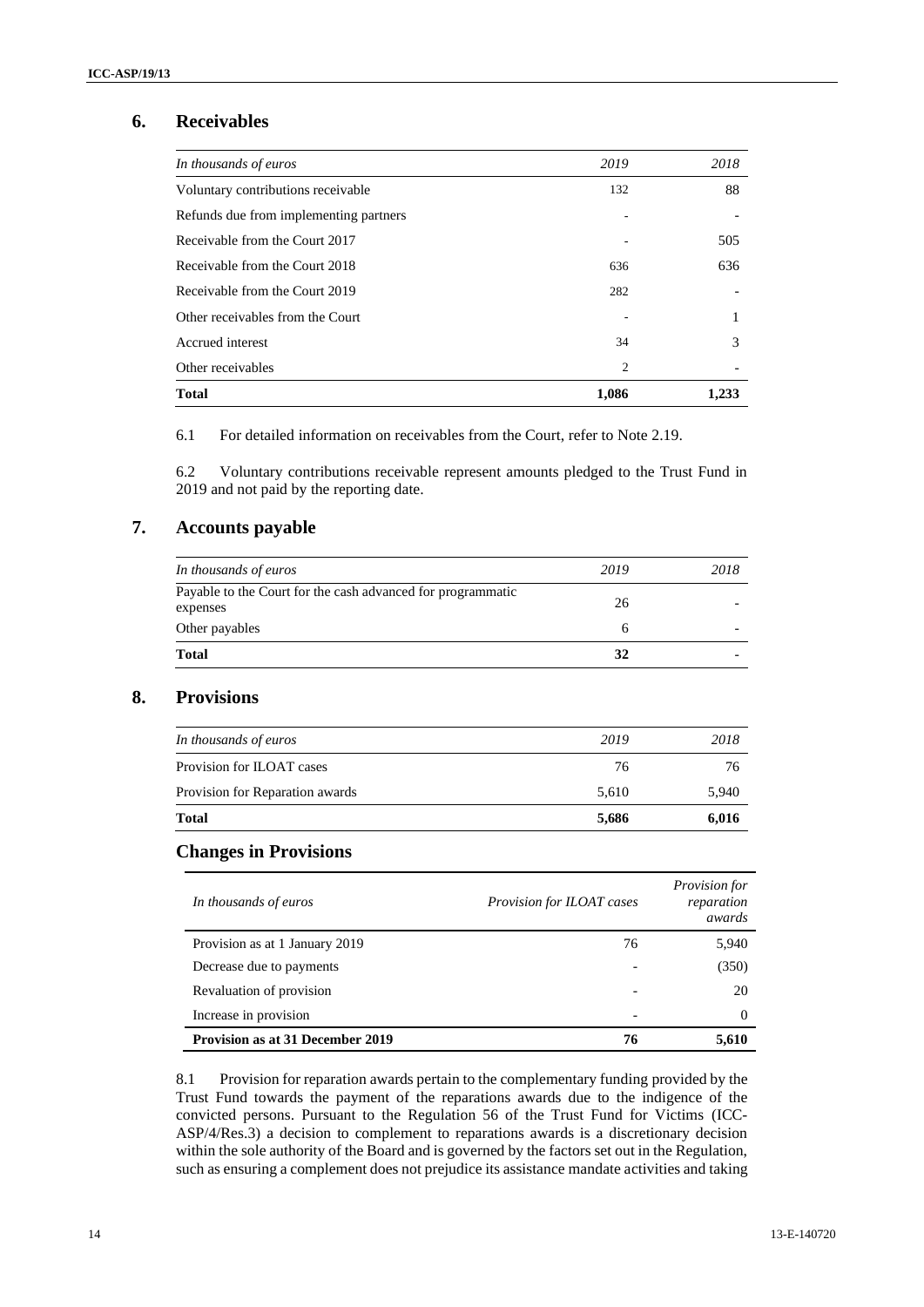particular account of ongoing legal proceedings that may give rise to other reparations awards that may require a complement.

8.2 Provision for ILOAT cases of  $676$  thousand corresponds to the case filed with the Administrative Tribunal of the International Labour Organization (ILOAT) by former staff member of the Secretariat.

### **9. Deferred revenue and accrued expenses**

| <b>Accrued Expenses</b>          |      | 127  |
|----------------------------------|------|------|
| Deferred voluntary contributions | 516  | 727  |
| In thousands of euros            | 2019 | 2018 |

## **10. Net assets/equity**

| <b>Total</b>                  | 13,633 | 12,236 |
|-------------------------------|--------|--------|
| Secretariat of the Trust Fund | 839    | 1,065  |
| Assistance programme          | 10,581 | 9,339  |
| Reparations programme         | 2,213  | 1,832  |
| In thousands of euros         | 2019   | 2018   |
|                               |        |        |

### **11. Revenue**

| 50    | 18    |
|-------|-------|
|       |       |
|       | 12    |
| 50    | 6     |
|       |       |
| 2,670 | 3,605 |
| 1,807 | 2,035 |
| 863   | 1,570 |
|       |       |
| 3,130 | 2,542 |
| 2019  | 2018  |
|       |       |

#### **Contributions in kind**

11.1 The Court provides various services free of charge to the Trust Fund, including office space, equipment and administrative services.

## **12. Expenses**

| <b>Total</b>                                      | 3,948 | 7.314 |
|---------------------------------------------------|-------|-------|
| Other Assistance project expenses                 | 878   | 902   |
| Sexual and gender-based violence project expenses | 110   | 199   |
| Reparations expenses                              | 86    | 4,231 |
| Administrative expenses                           | 2,874 | 1,982 |
| In thousands of euros                             | 2019  | 2018  |
|                                                   |       |       |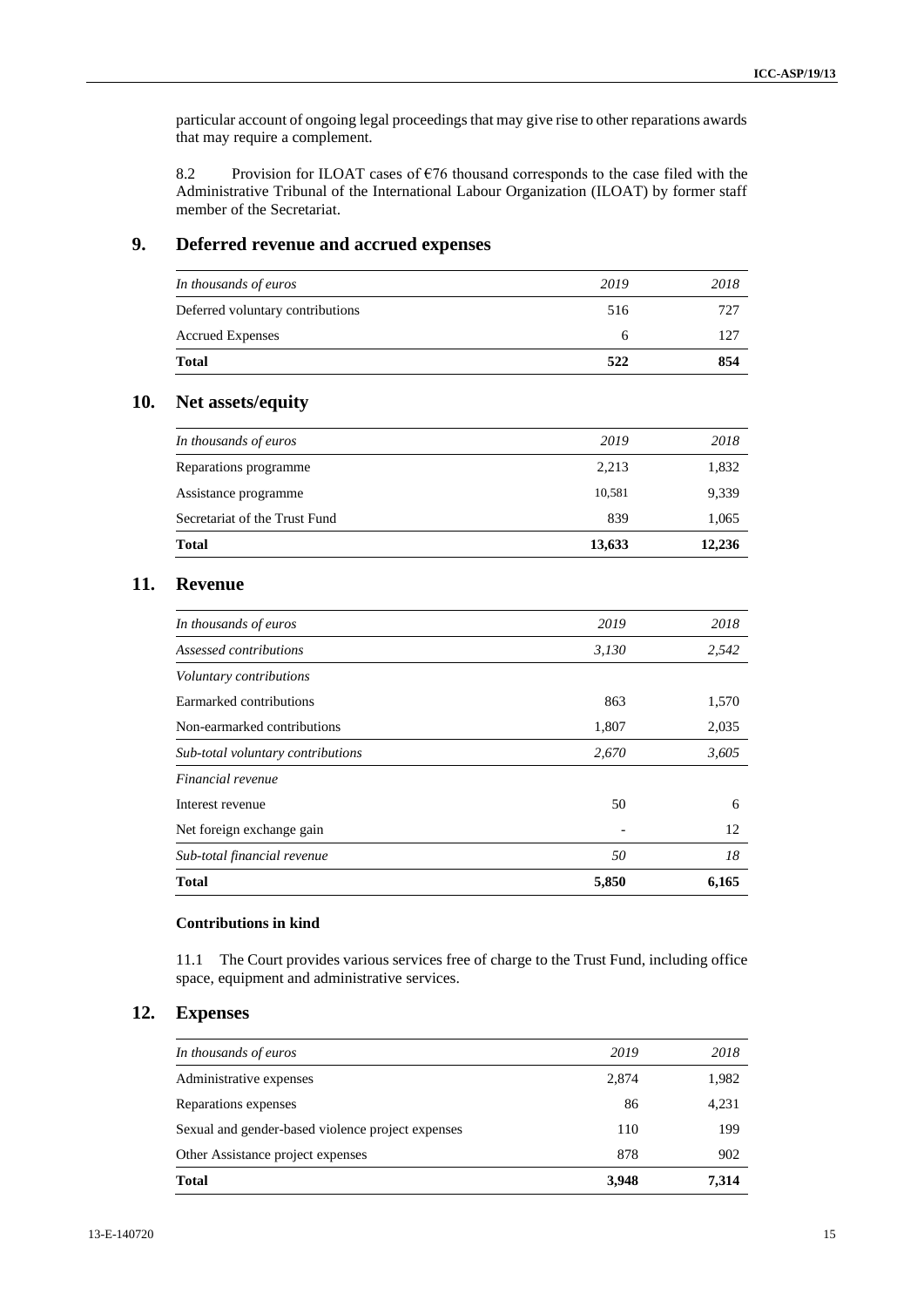12.1 Reparations expenses consist of €66 thousand of various costs incurred by TFV in relation to implementation of the reparations mandate and  $E20$  thousand revaluation of provision. In 2018 reparations expenses mostly represented provision for reparation awards pertaining to the complimentary funding provided by the Trust Fund. No additional complementary funding was provided by the Trust Fund towards the payment of the reparation awards in 2019.

12.2 Expenses include €65 thousand related to administrative costs of implementing partners for Uganda Assistance Mandate.

### **13. Statement of comparison of budget and actual amounts**

<span id="page-15-0"></span>13.1 The Trust Fund's budget and accounts are prepared on different bases. The Statement of financial position, Statement of financial performance, Statement of changes in net assets/equity and Statement of cash flows are prepared on a full accrual basis, whereas the Statement of comparison of budget and actual amounts (Statement V) is prepared on a modified cash basis of accounting.

13.2 As required under IPSAS 24, where the financial statements and the budget are not prepared on a comparable basis, the actual amounts presented on a comparable basis to the budget are reconciled to the actual amounts presented in the financial statements, identifying separately any basis, timing and entity differences. There are also differences in formats and classification schemes adopted for the presentation of financial statements and the budget.

13.3 Differences in basis occur when the approved budget is prepared on a basis other than the accounting basis, as stated in paragraph [13.1](#page-15-0) above.

13.4 Timing differences occur when the budget period differs from the reporting period reflected in the financial statements. There are no timing differences for the Trust Fund for the purposes of comparison of the budget and the actual amounts.

13.5 Entity differences occur when the budget omits programmes or entities that are part of the entity for which the financial statements are prepared. Entity differences include reparations and assistance funds that are reported in detail in the financial statements but are not included in the budgetary process.

13.6 Differences in presentation are due to differences in the format and classification schemes adopted for the presentation of the Statement of cash flows and Statement of comparison of budget and actual amounts.

13.7 Reconciliation between the actual amounts on a comparable basis in the Statement of comparison of budget and actual amounts (Statement V) and the actual amounts in the Statement of cash flows (Statement IV) for the period ended 31 December 2019 is presented below:

| In thousands of euros                                                 | <i><b>Operating</b></i> | Investing | Financing | Total    |
|-----------------------------------------------------------------------|-------------------------|-----------|-----------|----------|
| Actual amount on comparable basis<br>(Statement V)                    | 327                     |           |           | 327      |
| Basis differences                                                     | 202                     |           |           | 202      |
| Presentation differences                                              | 486                     | 19        | (505)     |          |
| Entity differences                                                    | (2, 467)                | -         |           | (2, 467) |
| <b>Actual amount in the Statement of</b><br>cash flows (Statement IV) | (1, 453)                | 19        | (505)     | (1,939)  |

13.8 Open commitments including open purchase orders versus accrued expenses and net cash flows from operating activities are presented as basis differences. The credits to States Parties that do not form part of the Statement of comparison of budget and actual amounts are reflected as presentation differences. Under entity differences, the activities funded from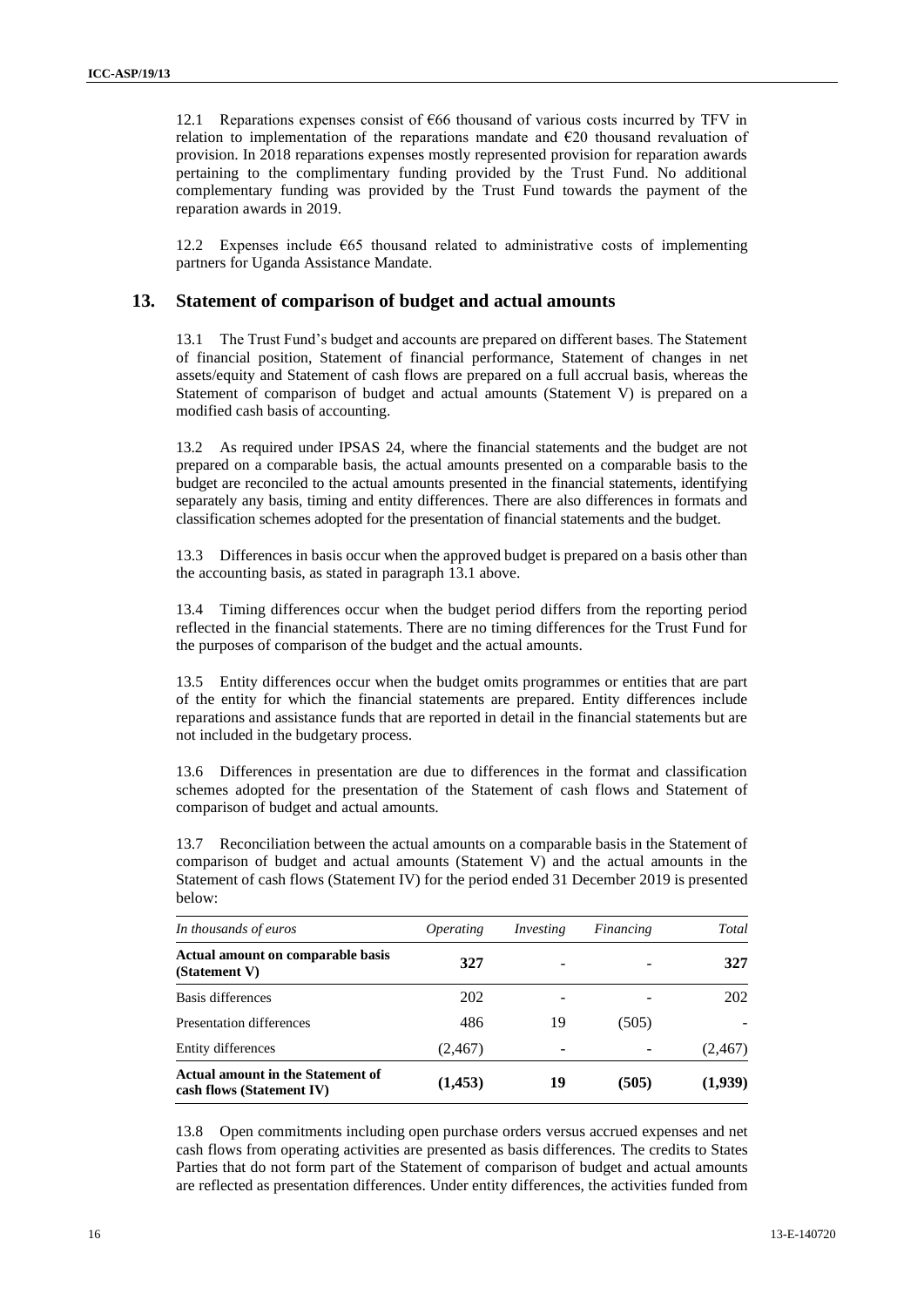voluntary contributions that are reported in the financial statements are included, as these are not included in the budgetary process.

13.9 An explanation of material differences between the budget and actual amounts is included in the Report on Activities and Programme Performance of the International Criminal Court for the year 2019.

## **14. Segment Reporting**

|  |  | Statement of financial position by segment as at 31 December 2019 |
|--|--|-------------------------------------------------------------------|
|--|--|-------------------------------------------------------------------|

| In thousands of euros                   | Reparations<br>Assistance Secretariat of<br>Programme the Trust Fund<br>Programme |        | Total    |        |
|-----------------------------------------|-----------------------------------------------------------------------------------|--------|----------|--------|
| <b>Assets</b>                           |                                                                                   |        |          |        |
| Current assets                          |                                                                                   |        |          |        |
| Cash and cash equivalents               | 5.604                                                                             | 10,347 | 23       | 15,974 |
| <b>Investments</b>                      | 2,688                                                                             |        |          | 2,688  |
| Prepayments                             | 11                                                                                | 114    |          | 125    |
| Receivables                             | 36                                                                                | 132    | 636      | 804    |
| Total current assets                    | 8,339                                                                             | 10,593 | 659      | 19,591 |
| Non-current assets                      |                                                                                   |        |          |        |
| Receivables                             |                                                                                   |        | 282      | 282    |
| Total non-current assets                |                                                                                   |        | 282      | 282    |
| <b>Total assets</b>                     | 8,339                                                                             | 10,593 | 941      | 19,873 |
| <b>Liabilities</b>                      |                                                                                   |        |          |        |
| Current liabilities                     |                                                                                   |        |          |        |
| Accounts payable                        |                                                                                   | 6      | 26       | 32     |
| Provisions                              | 2,338                                                                             |        | 76       | 2,414  |
| Deferred revenue and accrued expenses   | 516                                                                               | 6      | $\Omega$ | 522    |
| Total current liabilities               | 2,854                                                                             | 12     | 102      | 2,968  |
| Non-current liabilities                 |                                                                                   |        |          |        |
| Provision                               | 3,272                                                                             |        |          | 3,272  |
| Total non-current liabilities           | 3,272                                                                             |        |          | 3,272  |
| <b>Total liabilities</b>                | 6,126                                                                             | 12     | 102      | 6,240  |
| Net assets/equity                       | 2,213                                                                             | 10,581 | 839      | 13,633 |
| Total liabilities and net assets/equity | 8,339                                                                             | 10,593 | 941      | 19,873 |

#### **Statement of financial performance by segment for the year ended 31 December 2019**

|                                                      | Reparations |       | Assistance Secretariat of |       |
|------------------------------------------------------|-------------|-------|---------------------------|-------|
| In thousands of euros                                | Programme   |       | Programme the Trust Fund  | Total |
| <b>Revenue</b>                                       |             |       |                           |       |
| Assessed contributions                               |             |       | 3,130                     | 3,130 |
| Voluntary contributions                              | 440         | 2,230 |                           | 2,670 |
| Financial revenue                                    | 50          |       |                           | 50    |
| <b>Total revenue</b>                                 | 490         | 2,230 | 3,130                     | 5,850 |
| <b>Expenses</b>                                      |             |       |                           |       |
| Administrative expenses                              | 23          |       | 2,851                     | 2,874 |
| Sexual and gender-based violence<br>project expenses |             | 110   |                           | 110   |
| Other assistance project expenses                    |             | 878   |                           | 878   |
| Reparations expenses                                 | 86          |       |                           | 86    |
| <b>Total expenses</b>                                | 109         | 988   | 2,851                     | 3,948 |
| Surplus/(deficit) for the period                     | 381         | 1,242 | 279                       | 1,902 |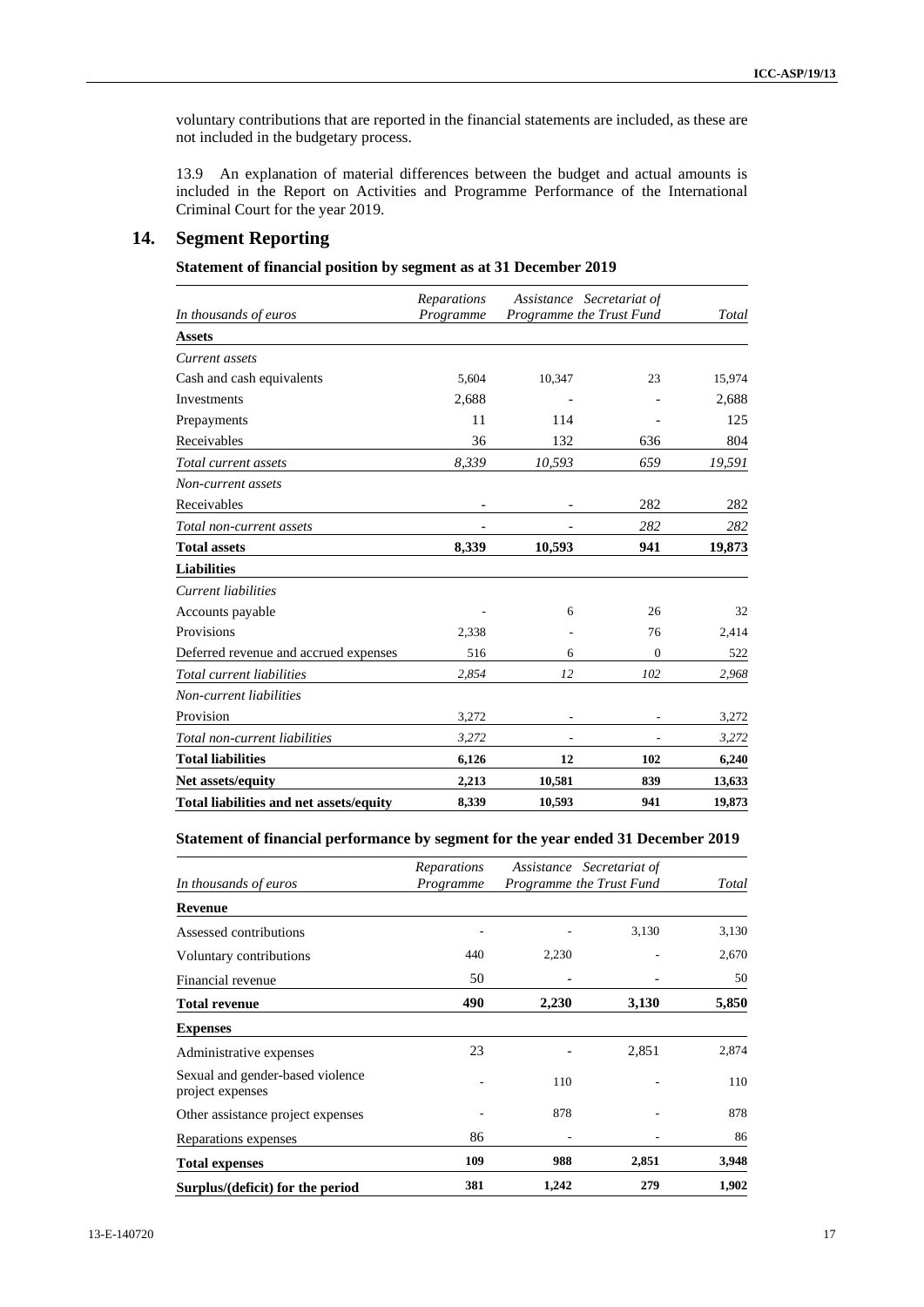### **Statement of financial position by segment as at 31 December 2018**

| Total liabilities and net assets/equity | 8,289       | 9,676      | 1,141                    | 19,106 |
|-----------------------------------------|-------------|------------|--------------------------|--------|
| Net assets/equity                       | 1,832       | 9,339      | 1,065                    | 12,236 |
| <b>Total liabilities</b>                | 6,457       | 337        | 76                       | 6,870  |
| Total non-current liabilities           | 5,055       |            |                          | 5,055  |
| Provision                               | 5,055       |            |                          | 5,055  |
| Non-current liabilities                 |             |            |                          |        |
| Total current liabilities               | 1,402       | 337        | 76                       | 1,815  |
| Deferred revenue and accrued expenses   | 517         | 337        |                          | 854    |
| Provisions                              | 885         |            | 76                       | 961    |
| Current liabilities                     |             |            |                          |        |
| <b>Liabilities</b>                      |             |            |                          |        |
| <b>Total assets</b>                     | 8,289       | 9,676      | 1,141                    | 19,106 |
| Total non-current assets                |             |            | 636                      | 636    |
| Receivables                             |             |            | 636                      | 636    |
| Non-current assets                      |             |            |                          |        |
| Total current assets                    | 8,289       | 9,676      | 505                      | 18,470 |
| Receivables                             |             | 92         | 505                      | 597    |
| Prepayments                             | 15          | 1          |                          | 16     |
| Cash and cash equivalents               | 8,274       | 9,583      |                          | 17,857 |
| Current assets                          |             |            |                          |        |
| <b>Assets</b>                           |             |            |                          |        |
| In thousands of euros                   | Programme   |            | Programme the Trust Fund | Total  |
|                                         | Reparations | Assistance | Secretariat of           |        |

#### **Statement of financial performance by segment for the year ended 31 December 2018**

| <b>Total expenses</b>                                | 4,231                           | 1,101                    | 1,982                     | 7,314<br>(1,149) |
|------------------------------------------------------|---------------------------------|--------------------------|---------------------------|------------------|
| Reparations expenses                                 | 4,231                           |                          |                           | 4,231            |
| Other assistance project expenses                    |                                 | 902                      |                           | 902              |
| Sexual and gender-based violence<br>project expenses |                                 | 199                      |                           | 199              |
| Administrative expenses                              |                                 |                          | 1,982                     | 1,982            |
| <b>Expenses</b>                                      |                                 |                          |                           |                  |
| <b>Total revenue</b>                                 | 766                             | 2,857                    | 2,542                     | 6,165            |
| Financial revenue                                    |                                 | 18                       |                           | 18               |
| Voluntary contributions                              | 766                             | 2,839                    |                           | 3,605            |
| Assessed contributions                               |                                 |                          | 2,542                     | 2,542            |
| <b>Revenue</b>                                       |                                 |                          |                           |                  |
| In thousands of euros                                | <b>Reparations</b><br>Programme | Programme the Trust Fund | Assistance Secretariat of | Total            |

## **15. Related party disclosures**

15.1 The expense recognized includes aggregate remuneration paid to key management personnel, including net salaries, post adjustment, entitlements, assignment and other grants, rental subsidy, employer contributions to the pension plan and current health insurance contributions. It also includes expense in respect of post-employment benefits and other longterm benefits.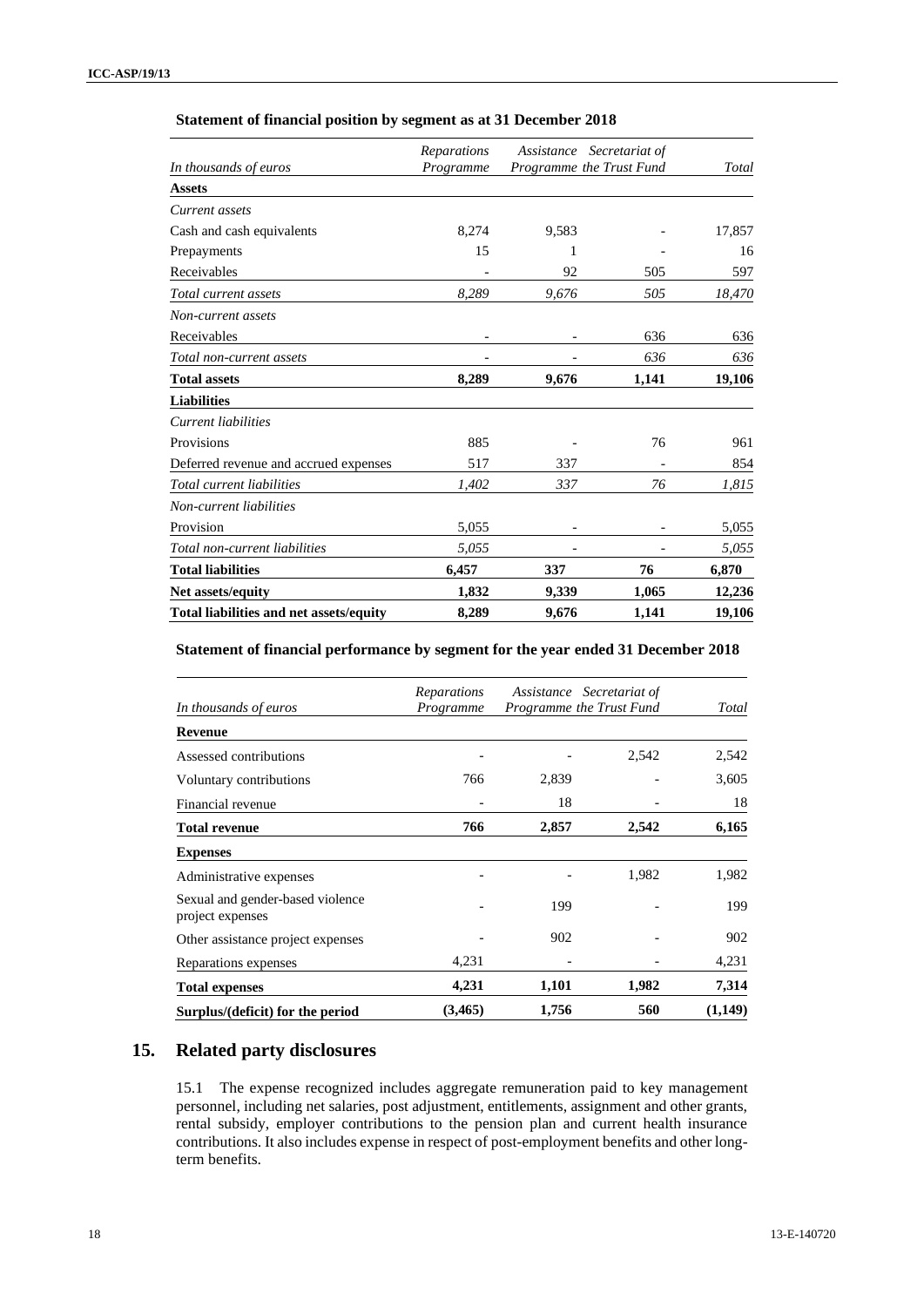15.2 The key management personnel of the Trust Fund are the Board of Directors and the Executive Director. The Board serves on a pro bono basis.

15.3 The expense recognized during the year and outstanding balances of receivables at year end are as follows:

| In thousands of euros    | No. of individuals Aggregate remuneration | Receivables |  |
|--------------------------|-------------------------------------------|-------------|--|
| Key management personnel | 196                                       |             |  |

15.4 Key management personnel also qualify for post-employment benefits and other longterm benefits. At year end, accrued liabilities amounted to:

| In thousands of euros    | Annual leave<br>accrual | Other long-term<br>benefits | Post-employment<br>benefits | Total |
|--------------------------|-------------------------|-----------------------------|-----------------------------|-------|
| Key management personnel | 34                      |                             | 187                         | 222   |

15.5 In 2019, the Assembly approved an appropriation of €3,130 thousand for the Secretariat of the Trust Fund for Victims, which administers the Trust Fund and provides administrative support to the Board and its meetings. The amount of assessment net of expenses incurred by the Secretariat for the current and prior period in an amount of €918 thousand is recognized as a receivable from the Court.

15.6 The Court provides various services free of charge to the Trust Fund, including office space, equipment and administrative services.

### **16. Events after the reporting date**

16.1 Trust Fund's reporting date is 31 December 2019. The COVID-19 pandemic occurred after the 2019 accounts were closed. This is a non-adjusting event for the 2019 Financial Statements, however, the global effects of this pandemic may have significant impacts on the Trust Fund's operations in 2020, the extent of which cannot be reliably estimated at this time.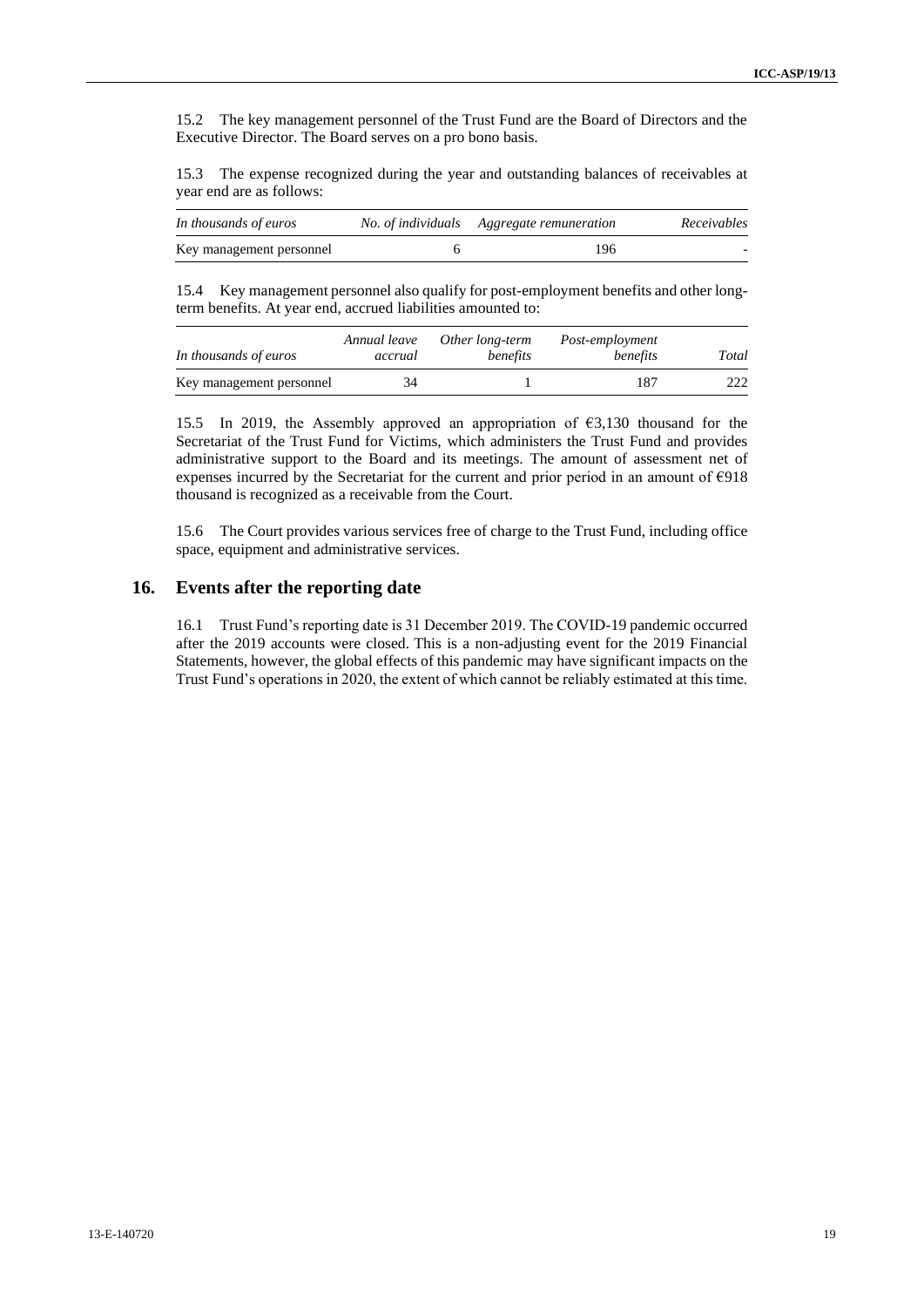## **Annex**

# **Schedule 1**

# **Status of projects as at 31 December 2019**

| Annual project                                                                                                                                      | Project<br>currency | Committed<br><b>Funds</b> | Outstanding<br>advances/re<br>funds due at<br>1 January<br>2019 | <b>Advances</b><br>Paid | <b>Expense</b><br>recorded | Refunds<br>collected     | Outstanding<br>advances at<br>31 December<br>2019 | <b>Expenses</b><br>(including<br>prior years) |
|-----------------------------------------------------------------------------------------------------------------------------------------------------|---------------------|---------------------------|-----------------------------------------------------------------|-------------------------|----------------------------|--------------------------|---------------------------------------------------|-----------------------------------------------|
| CAR - Situational Assesment - 2018 (PO 4701286)                                                                                                     | XAF                 | 13,000,000                | 1,000,000                                                       | 6,500,000               | 6,842,780                  | 657,220                  |                                                   | 12,342,780                                    |
| CAR - Situational Assessment 2019 (PO 4701355)                                                                                                      | XAF                 | 6,097,220                 | $\mathbf{r}$                                                    | 6,097,220               | 6,097,220                  |                          | $\sim$                                            | 6,097,220                                     |
| TFV/UG/2007/R2/038 - Integrated Physical and Psychological<br>Rehabilitation Assistance to Victims (PO 5100135)                                     | <b>EUR</b>          | 200,000                   | $\sim$                                                          | 170,000                 | 143,221                    | $\sim$                   | 26,779                                            | 143,221                                       |
| TFV/UG/2007/R1/018 - Integrated Physical and Psychological<br>Rehabilitation Assistance for Victims in Northern Uganda (PO 5100136)                 | <b>EUR</b>          | 200,000                   | L,                                                              | 170,000                 | 169,987                    |                          | 13                                                | 169,987                                       |
| TFV/UG/2007/R1/005 - Integrated Physical and Psychological<br>Rehabilitation Assistance for Victims in Northern Uganda (PO 5100138)                 | <b>EUR</b>          | 200,000                   | ÷,                                                              | 170,000                 | 147,319                    |                          | 22,681                                            | 147,319                                       |
| TFV/UG/2007/R1/020 - Treating the Mental Health Needs of Ugandan<br>Victims of War Crimes: A Service and Capacity Building Approach (PO<br>5100139) | <b>EUR</b>          | 200,000                   | L.                                                              | 170,000                 | 169,722                    |                          | 278                                               | 169,722                                       |
| TFV/UG/2007/R1/014b - Integrated Physical and Psychological<br>Rehabilitation Assistance for Victims in Northern Uganda (PO 5100140)                | <b>EUR</b>          | 200,000                   | $\ddot{\phantom{0}}$                                            | 170,000                 | 134,222                    |                          | 35,778                                            | 134,222                                       |
| TFV/UG/2007/R2/041 - Provision of integrated Physical and Psychological<br>Rehabilitation Assistance to War Victims in Northern Uganda (PO 5100141) | eur                 | 200,000                   | ÷,                                                              | 170,000                 | 140,426                    |                          | 29,574                                            | 140,426                                       |
| Communication project (PO 4701371)                                                                                                                  | <b>USD</b>          | 5,500                     | $\sim$                                                          | 5,500                   | 5,500                      | $\overline{\phantom{a}}$ | $\overline{\phantom{a}}$                          | 5,500                                         |
| Victims follow-up, CAR (PO 4701327)                                                                                                                 | XAF                 | 3,279,785                 | $\sim$                                                          | 3,279,785               | 2,249,200                  | 1,030,585                | $\sim$                                            | 2,249,200                                     |
| CAR - Situational Assessment 2019 (PO 5100142)                                                                                                      | XAF                 | 1,158,910                 | $\sim$                                                          |                         | 658,910                    |                          | $\overline{a}$                                    | 658,910                                       |
| Kenya Assessment (PO 4701365)                                                                                                                       | <b>KES</b>          | 885,000                   | $\sim$                                                          | 885,000                 | 679,320                    | 205,680                  | $\sim$                                            | 679,320                                       |
| Communication project (4524406)                                                                                                                     | USD                 | 6,700                     | $\sim$                                                          | $\sim$                  | 6,700                      | $\sim$                   | $\sim$                                            | 6,700                                         |
| Georgia situational assessment (PO 4903277)                                                                                                         | <b>EUR</b>          | 26,129                    | $\sim$                                                          |                         | 20,929                     |                          |                                                   | 20,929                                        |
| Kenya Assessment - 2019 (PO 4903367)                                                                                                                | <b>EUR</b>          | 21,186                    | ÷,                                                              | $\ddot{\phantom{0}}$    | 21,186                     | $\ddot{\phantom{0}}$     | $\ddot{\phantom{0}}$                              | 21,186                                        |
| <b>Reparations Mandate</b>                                                                                                                          |                     |                           |                                                                 |                         |                            |                          |                                                   |                                               |
| Katanga case reparations - indv. awards DRC (PO 4701199)                                                                                            | <b>USD</b>          | 74,321                    |                                                                 |                         | 69                         |                          |                                                   | 74,319                                        |
| Katanga Collective Awards (PO 4701273)                                                                                                              | <b>USD</b>          | 58,560                    | 7,196                                                           | 30.445                  | 16,773                     | 20,868                   | 7,196                                             | 42,287                                        |
| Katanga Collective Awards (PO 4701344)                                                                                                              | <b>USD</b>          | 248,783                   | $\sim$                                                          | 248,767                 | 248,782                    | $\sim$                   | $\mathbf 1$                                       | 248,782                                       |
| Katanga Collective Awards (PO 4701358)                                                                                                              | <b>USD</b>          | 15,226                    | $\sim$                                                          | 15,000                  | 3,695                      | $\sim$                   | 11,305                                            | 3,695                                         |
| Katanga Collective Awards (4701361)                                                                                                                 | USD                 | 27,920                    | $\sim$                                                          | 27,600                  | 27,920                     |                          |                                                   | 27,920                                        |
| Katanga Collective Awards (4701274)                                                                                                                 | <b>EUR</b>          | 1,700                     | $\sim$                                                          |                         | 597                        | 1,103                    | $\overline{\phantom{a}}$                          | 597                                           |
| Katanga Collective Awards (XOF) (PO4701306)                                                                                                         | XOF                 | 17,241,400                | $\sim$                                                          | 17,231,400              | 11,189,000                 | 6,042,400                | $\overline{\phantom{a}}$                          | 11,189,000                                    |
| Lubanga, pre awards implementation activities (PO 4524027)                                                                                          | <b>USD</b>          | 3,580                     | $\mathcal{L}$                                                   |                         | 3,580                      |                          | $\sim$                                            | 3,580                                         |
| Lubanga, court-ordered activities - identiffication of victims (PO 4701332)                                                                         | USD                 | 33,685                    | L,                                                              | 30,820                  | 27,456                     | 3,365                    |                                                   | 27,456                                        |
| Katanga Collective Awards (PO 4701369)                                                                                                              | <b>USD</b>          | 112,000                   | ÷.                                                              | 112,000                 | 111,943                    | 57                       | ÷.                                                | 111,943                                       |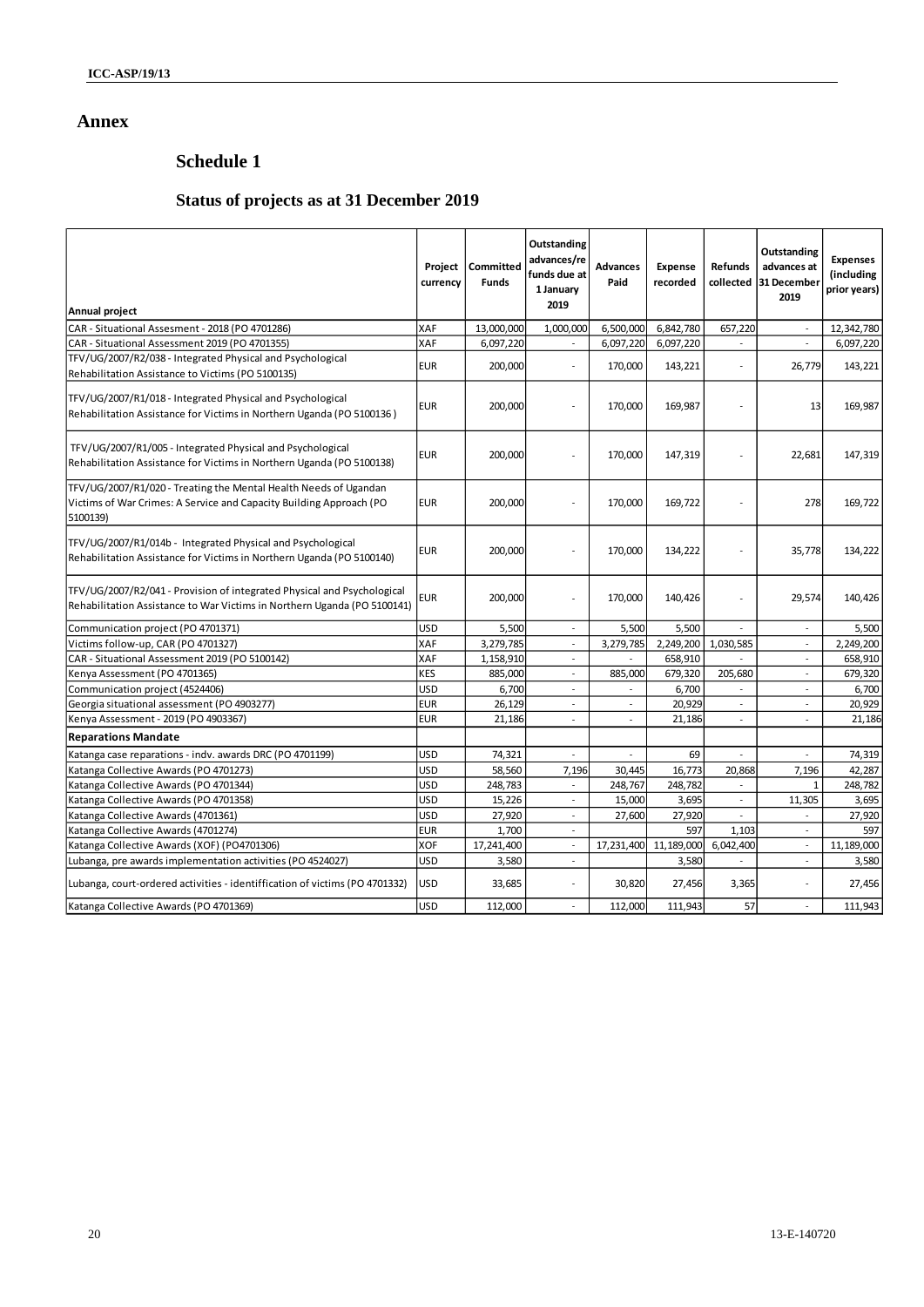

# **Final audit report on the financial statements of the Trust Fund for Victims Financial year ended 31 December 2019**

# **(Courtesy translation)**

## *Contents*

| Page |
|------|
|      |
|      |
|      |
|      |
|      |
|      |
|      |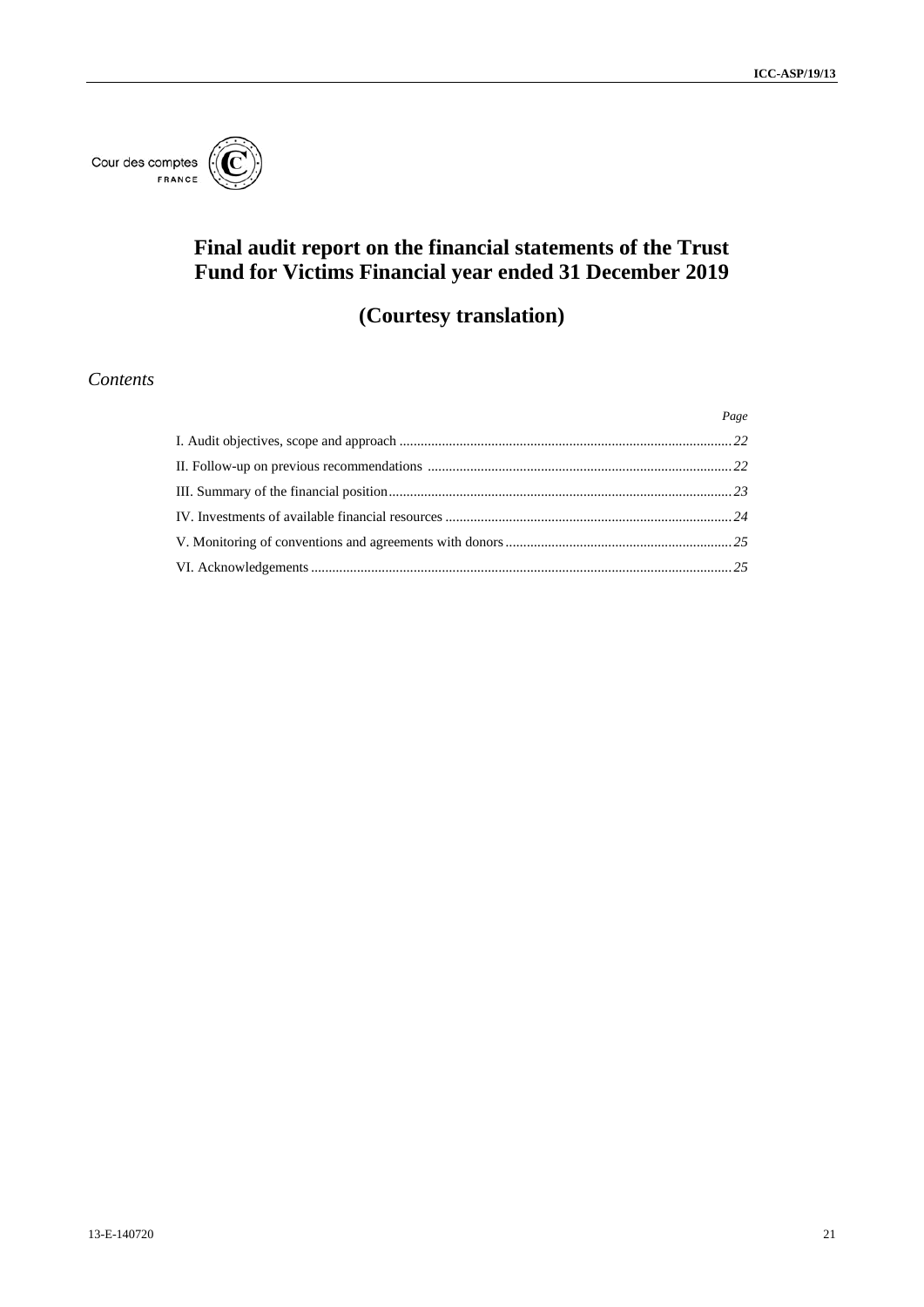## **I. Audit objectives, scope and approach**

<span id="page-21-0"></span>1. We have audited the financial statements of the Trust Fund for Victims (TFV). The audit was conducted in accordance with the International Standards on Auditing (ISA), the International Standards of Supreme Audit Institutions (ISSAI), Article 12 of the Financial Regulations and Rules (FRR) of the International Criminal Court (the "Court"), including the additional terms of reference governing the audit, and Article 77 of the Regulations of the TFV.

2. The overall objective of an audit of financial statements is to obtain reasonable assurance about whether the financial statements as a whole are free from material misstatement, whether due to fraud or error, thereby enabling the External Auditor to express an opinion on whether the financial statements are prepared, in all material respects, in accordance with the applicable financial framework.

3. The additional terms of reference governing the audit of the Court and all trust funds, including the Trust Fund for Victims, are disclosed in the annex 6.(c) to the Financial Regulations and Rules of the Court. They indicate that the External Auditor can consider matters that should be brought to the notice of the Assembly of States Parties (ASP), such as wasteful or improper expenditure of the Trust Fund for Victims' money and other assets, and expenditure not in accordance with the intention of the ASP.

4. The audit mission consisted of two phases:

an interim audit (from 2 to 13 December 2019) focusing on aspects relating to internal control, voluntary contributions and International Public Sector Accounting Standards (IPSAS);

(b) a final audit (from 4 May to 27 May 2020) focusing on the financial statements, the follow-up of previous recommendations and compliance with IPSAS disclosure requirements, as well as financial and governance controls. In the context of the COVID-19 pandemic and the limitations to travels and personal contacts settled by the Authorities in Netherlands, France and by the Court, the final audit was done remotely, using safe information technology (IT) channels of communication provided by the Court for videoconferences and supply of documentation.

5. A closing meeting with the Executive Director of the Trust Fund for Victims and his staff was held on 27 May 2020. This report has been prepared, taking into account the written comments sent by the Trust Fund for Victims on 17 June 2020.

6. We express **an unqualified opinion** on the financial statements of the Trust Fund for Victims for the financial year ended 31 December 2019.

## **II. Follow-up on previous recommendations**

7. Eight recommendations were still pending in the last report of the External Auditor on the financial statements of the Trust Fund for Victims. The review of the implementation of recommendations enables to classify four of them as implemented, four remaining partially implemented.

### **1. Implemented recommendations**

8. Recommendation TFV 2018-2 "Procedure for accruals". It recommended implementing a procedure to identify all the accruals with a deadline in accordance with the preparation of the financial statements. The TFV provided relevant documentation establishing the materiality of instructions, guidance, exchanges and practices elaborated between TFV and FIN Section (Finance Section) of the Registry of the Court.

9. Recommendation TFV 2017-1 "Actions required to accurately substantiate all commitments related to the enforcement of the reparations awards". After discussions with the Victims Participation and Reparations Section (VPRS) and internal reflections, the current methodology in use with VPRS (from the Registry) allows the TFV access to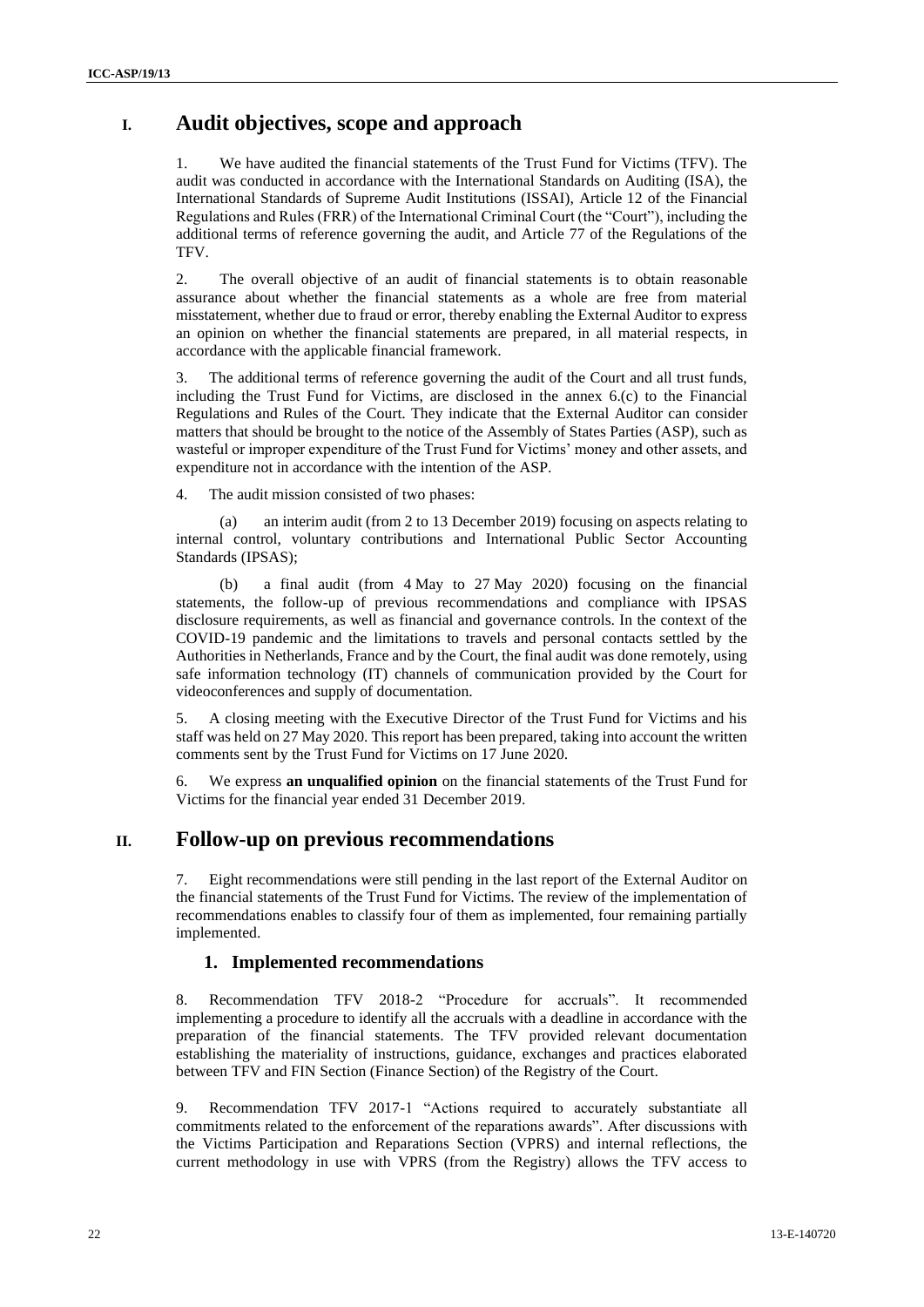information available in the Victims Application Management System (VAMS) on a caseby-case basis, deemed adequate and efficient by the Registry (VPRS) and the TFV.

10. Recommendation TFV-2015-3 "Strengthen financial control of operations". The TFV has organized workshops in 2019 and 2020 and produced supporting tools with Implementing Partners (IPs) on financial reporting procedures and tools in Uganda and in Central African Republic. Upcoming on-site visits of IPs by Field Programme Officers (FPO) will include spot checks.

11. Recommendation TFV 2015-4 "Strengthening the field teams". The TFV has given detailed information on the structures in place on the field following the increases in human resources in 2019, recruitments and posts, and considers that the reinforcement is in place and functioning.

#### **2. Partially implemented recommendations**

12. Recommendation TFV-2018-1. "Adaptation of the overall budgetary framework". The TFV has started to review the budgeting process, not only for resources and for expenses that are part of the budget of the Court through the Major Programme VI "Secretariat of the TFV" but also for the operations funded by Voluntary contributions which refer to the competency of the Board of Directors. However, the implementation of this recommendation will require time.

13. Recommendation TFV-2016-2. "Monitoring of field partners audit reports». The TFV is in the process of launching an open tender for selection of the external auditing company that will perform centralized audit of all TFV partners and indicated the new programme cycles implemented in northern Uganda, Democratic Republic of the Congo, Ivory Coast, and Central African Republic. The TFV informed the External Auditor that services contracts in these countries were in the process of being finalised.

14. Recommendation TFV 2014-1 "Clarification of the roles and responsibilities between the Registrar and the Secretariat of the Trust Fund for Victims". The Secretariat of the TFV and the Registry have agreed on the Cooperation and Assistance Framework (CAF). However, the recommendation is partially implemented, due to the absence of progress remaining on the issue of an arbitration procedure, linked to the agenda of the newly appointed Board of Directors in 2019. This document is now in place and may be a basis for clarification of the roles, in spite of its status not being fixed yet in the hierarchy of official documents involving the Court.

15. Recommendation TFV 2014-2 "Responsibility assignment chart". In spite of the clarification of responsibilities inside the TFV undertaken in 2018 and 2019, the new responsibility matrix expected for 2019 will not be finalized before the fourth quarter of 2020. The achievement of the recommendation will then be checked when this document is available.

## **III. Summary of the financial position**

<span id="page-22-0"></span>16. The TFV's statement of financial performance shows a surplus of  $\epsilon$  1.902 million compared with a deficit of  $\epsilon$  1.149 million in 2018. This change is mainly due to the decrease in programme expenses ( $\epsilon$  1.074 million compared to  $\epsilon$  5.332 million in 2018), even if administrative expenses increased ( $\epsilon$  2.874 million compared to  $\epsilon$  1.982 million in 2018). In the same way, resources have dropped but at a slower pace than expenses, although the assessed contributions have grown at a significant rate of 23 percent, reaching  $\epsilon$  3.130 million. However, voluntary contributions have fallen by 26 percent, reaching  $\epsilon$  2.670 million (compared to  $\epsilon$  3.605 million in 2018). The TFV efforts to strengthen its resources to cover its future needs, which it estimates at around  $\epsilon$  10 million per year in the future. Twenty-nine public donors are registered so far. The efforts of the TFV aim at finalizing further agreements with State Parties donors, such as multi years plans, or towards innovative means of funding. Voluntary contributions from the private sector amount to approximately  $€$  25 thousand.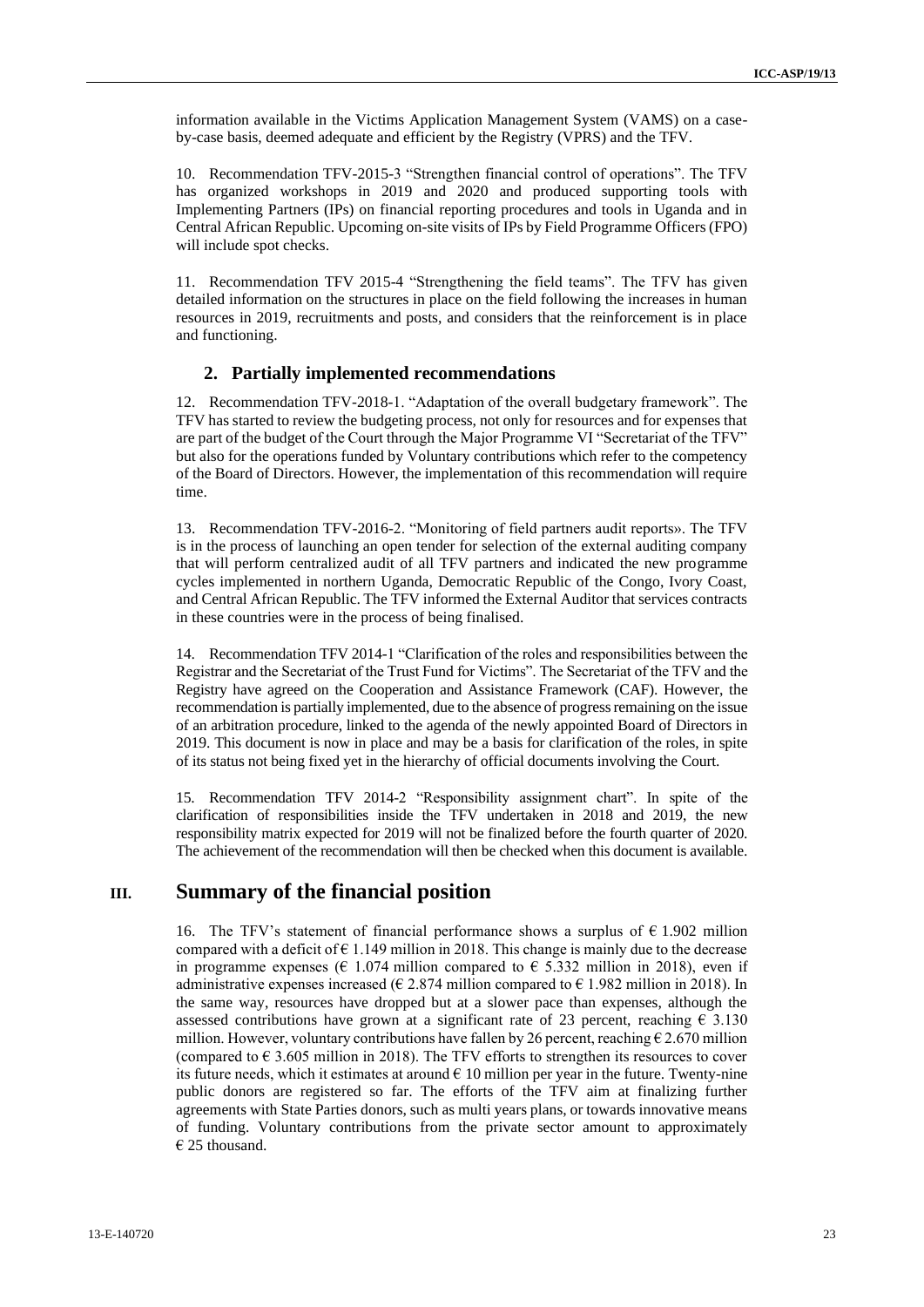17. The statement of financial position improved overall, with total assets increasing from € 19.106 million in 2018 to € 19.873 million in 2019. The structure of the financial position is sound, with a net asset at a level of  $\epsilon$  13.633 million, +11 percent growth from the previous year, and liabilities mostly composed of provisions. The global amount of provisions decreased to  $\epsilon$  5.686 million from  $\epsilon$  6.016 million in 2018, the major change being the change in the balance between current provisions ( $\epsilon$  2.414 million, compared to  $\epsilon$  0.961 million in 2018) and non-current provisions ( $\epsilon$  3.272 million, compared to  $\epsilon$  5.055 million in 2018). The TFV has no financial debts and an important part of its current liabilities consists of accruals and deferred revenues ( $\epsilon$  0.522 million), these being likely to become revenues in the future.

18. The statement of financial performance does display the amounts of reparation expenses approved by the Board of Directors through provisions, following an external audit recommendation. Annual reparation expenses presented in Note 8 to the financial statements appear then as a reduction of former provisions. The amount of annual expenses in 2019,  $\epsilon$  0.350 million, appears at the present stage rather modest compare to the cumulated amount of provisions ( $\epsilon$  5.610 million).

19. A part of these provisions for reparations is classified in current liabilities  $(E 2.338$  million), meaning that it should be used during 2020, and the other part is in noncurrent liabilities ( $\epsilon$  3.272 million). Last year,  $\epsilon$  0.885 million was classified in current liabilities, but only  $\epsilon$  0.350 million had been paid in 2019. The TFV Secretariat should ensure to make the best estimation for this classification.

## **IV. Investments of available financial resources**

20. The cash and cash equivalent account amounts to  $\epsilon$  15.974 million, as at 31 December 2019. In 2019, the TFV has started to invest a significant share of this asset,  $\epsilon$  5.2 million, in financial instruments in United States Dollar (USD). The outturn of this financial investment was  $\epsilon$  46 thousand in interest. The TFV chose to invest the funds in the currency of the planned disbursements (USD) and guarantee that term deposits are allocated for a fixed term of three or six months and at the fixed interest rates of 1.87 percent and 2.27 percent, which is far more than the maximum of 0.3 percent of last year interest rate. As at 31 December 2019, two other bank accounts are holding  $\epsilon$  5.0 million each, with an interest rate of 0.05 percent.

21. The funds invested coming from the TFV surpluses, including funds from Voluntary contributions; the External Auditor asked for clarification on the legal basis of these operations during the audit. The Trust Fund Regulations, in its article 37, only refer to article 108 of the Financial Regulations and Rules of the Court, while the possibility to proceed to investments (limited in time) in case of "money not needed during the investment period" is ruled by article 109. The TFV and the Registry answered that the Resolution ASP/1/6 states (in point 13 of its Annex): "*The FRR shall apply mutatis mutandis to the administration of the TFV, except as otherwise provided in the present resolution*". This brings a legal basis for TFV operations.

## **V. Monitoring of conventions and agreements with donors**

22. Voluntary contributions have decreased by 26 percent in 2019, reaching  $\epsilon$  2.670 million (compared to  $\epsilon$  3.605 million in 2018). An important part of voluntary contributions is supported by written agreements with donors, some of them earmarked.

23. It appeared during the audit works that part of these written agreements include conditional clauses. Otherwise, donors might claim the funds back. The financial statements record these funds as deferred revenues, according to IPSAS.

24. The External Auditor reiterates earlier warnings on the presence of reporting clauses in agreements with the donor that forecast specific audit works on the use of the Voluntary contribution. The writing of these clauses should be carefully monitored in order to distinguish these audits from the tasks assigned to the External Auditor nominated by the